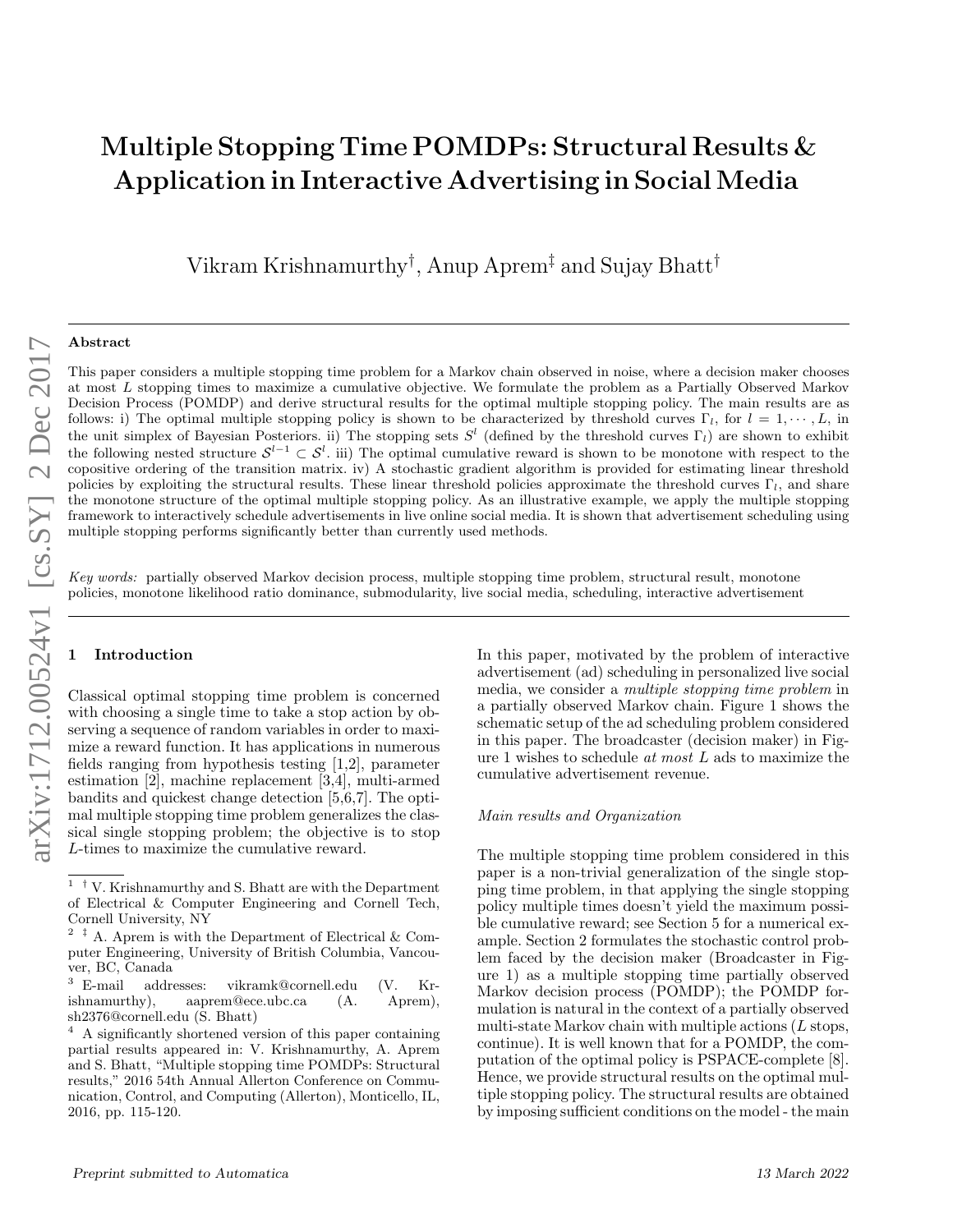

Fig. 1. Block diagram showing the stochastic scheduling problem faced by the decision maker (broadcaster) in advertisement scheduling on live media. The setup is detailed in Section 5 of the paper. The broadcaster wishes to schedule at most L-ads during the live session. To maximize advertisement revenue, the ads need to be scheduled when the interest in the content is high. The interest in the content cannot be measured directly, but noisy observations of the interest are obtained from the viewer engagement (viewer comments and likes) during the live session.

tools used are submodularity and stochastic dominance on the belief space of posterior distributions.

This paper has the following main results:

1. Optimality of threshold policies: Section 3.3 provides the main structural result of the paper. Specifically, Theorem 1 asserts that the optimal policy is characterized by up to L threshold curves,  $\Gamma_l$  on the unit simplex of Bayesian posteriors (belief states). To prove this result we use the monotone likelihood ratio (MLR) stochastic order since it is preserved under conditional expectations. However, determining the optimal policy is nontrivial since the policy can only be characterized on a partially ordered set (more generally, a lattice) within the unit simplex. We modify the MLR stochastic order to operate on line segments within the unit simplex of posterior distributions. Such line segments form chains (totally ordered subsets of a partially ordered set) and permit us to prove that the optimal decision policy has a threshold structure. In addition, similar to [9], we show that the stopping sets (set of belief states at which the decision maker stops) have a nested structure.

2. Monotonicity of cumulative reward with transition matrix: Section 3.4 characterizes how the cumulative reward changes with respect to copositive ordering of the transition matrix. Specifically, Theorem 2 asserts that the optimal cumulative reward is monotone with respect to the copositive ordering of the transition matrix. The result can be used to implement reduced complexity posterior calculations for Markov chains with large dimension state space.

3. Optimal Linear Threshold and their Estimation: For the threshold curves  $\Gamma_l, l = 1, \cdots, L$ , Theorem 3 and Theorem 4 give necessary and sufficient conditions for the optimal linear hyperplane approximation (linear threshold policies) that preserves the structure of the optimal multiple stopping policy. Section 4 presents a simulation based stochastic gradient algorithm (Algorithm 1) to compute the optimal linear threshold policies. The advantage of the simulation based algorithm is that it is very easy to implement and is computationally efficient.

4. Application to Interactive Advertising in live social media: To illustrate the usefulness of the structural results for the multiple stopping time problem, we consider the application of interactive advertisement scheduling in personalized live social media. The problem of optimal scheduling of ads has been studied in the context of advertising in television; see [10], [11] and the references therein. However, scheduling ads on live online social media is different from scheduling ads on television in two significant ways [12]: i) real-time measurement of viewer engagement (comments and likes on the content). The viewer engagement provides a noisy measurement of the underlying interest in the content. ii) revenue is based on viewer engagement with the ads rather than a pre-negotiated contract.

In Section 5, we use a real dataset from Periscope, a popular personalized live streaming application owned by Twitter, to optimally schedule multiple ads  $(L > 1)$ in a sequential manner so as to maximize the advertising revenue. The numerical results show that the policy obtained through the multiple stopping framework outperforms conventional scheduling techniques.

## Context and Related Literature

The problem of optimal multiple stopping has been well studied in the literature. In the classic L-secretary problem [13], independent and identically (i.i.d) observations are presented sequentially to the decision maker and the objective is to select  $L$  observations so as to maximize the sum of reward (a function of observation). The classical setting with i.i.d observations have been extended to consider variety of scenarios such as the observation times arising out of Poisson process [14], observations with a joint distribution and possibly depending on the stopping times in [15] and for random horizon in [16]. However, very few works consider optimal multiple stopping over a partially observed Markov chain. The closest work is due to Nakai [9] who considers optimal Lstopping over a finite horizon of length  $N$  in a partially observed Markov chain. In [9], properties of the value function and the nested property of the stopping regions is derived. The major weakness of [9] is the absence of an algorithm to compute the optimal policy utilizing the structural results. In addition, for many practical appli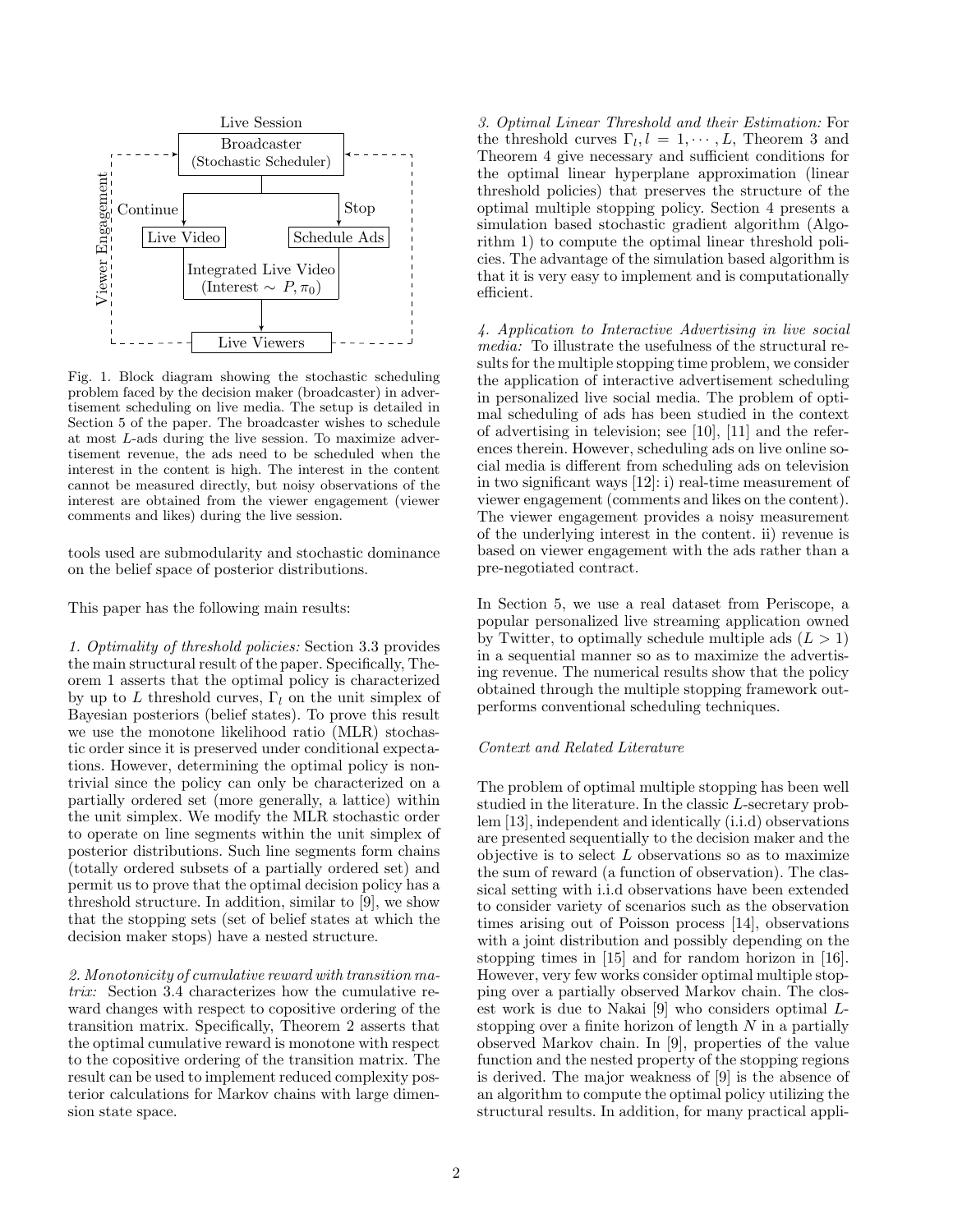cations such as the interactive advertisement scheduling problem considered in this paper, the length of the horizon is not known apriori. Hence, this paper considers the multiple stopping problem over an infinite horizon, derives additional structural results compared to [9] and provides a stochastic gradient algorithm to compute optimal approximation policies satisfying the structural results.

The optimal multiple stopping time problem can be contrasted to the recent work on sequential sampling with "causality constraints". [17] considers the case where a decision maker is limited to a finite number of observations (sampling constraints) and must adaptively decide the observation strategy so as to perform quickest detection on a data stream. The extension to the case where the sampling constraints are replenished randomly is considered in [18]. In the multiple stopping time problem, considered in this paper, there is no constraint on the observations and the objective is to stop at most  $L$ times to maximize the cumulative reward.

The optimal multiple stopping time problem, considered in this paper, is similar to the sequential scheduling problem with uncertainty [19] and the optimal search problem considered in the literature. [20] and [21] consider the problem of finding the optimal launch times for a firm under strategic consumers and competition from other firms to maximize profit. However, in this paper, we deal with sequential scheduling in a partially observed case. [22] consider an optimal search problem where the searcher receives imperfect information on a (static) target location and decides optimally to search or interdict by solving a classical optimal stopping problem  $(L = 1)$ . However, the multiple-stopping problem considered in this paper is equivalent to a search problem where the underlying process is evolving (Markovian) and the searcher needs to optimally stop  $L > 1$ times to achieve a specific objective.

Apart from interactive advertising, there are several other applications of the multiple stopping problem considered in this paper: American options with multiple exercise times [23], L-commodities problem [14], investment decision making [24], to name a few.

## 2 Sequential multiple stopping and Stochastic dynamic programming

In this section, we formulate the optimal multiple stopping time problem as a POMDP. In Section 2.3, we present a solution to the POMDP using stochastic dynamic programming. This sets the stage for Section 3 where we analyze the structure of the optimal policy.

#### 2.1 Optimal Multiple Stopping: POMDP Formulation

Consider a discrete time Markov chain  $X_t$  with statespace  $S = \{1, 2, \dots, S\}$ . Here,  $t = 0, 1, \dots$  denote discrete time. The decision maker receives a noisy observation  $Y_t$  of the state  $X_t$  at each time t. The decision maker wishes to stop at most  $L$  times over an infinite horizon. The positive integer  $L$ , is chosen a priori<sup>[5](#page-2-0)</sup>. At each time the decision maker either stops or continues, and obtains a reward that depends on the current state of the Markov chain. The objective of the decision maker is to opportunistically select the best time instants to stop so as to maximize the cumulative reward. This problem of stopping at most  $L$  times sequentially so as to maximize the cumulative reward corresponds to a multiple stopping time problem with L-stops.

The multiple stopping time problem consists of the following components:

1. State Dynamics: The Markov chain has transition matrix P and initial probability vector  $\pi_0$ ; so

$$
P(i,j) = \mathbb{P}(X_{t+1} = j | X_t = i), \ \pi_0(i) = \mathbb{P}(X_0 = i). \tag{1}
$$

2. Observations: At each time instant  $t$ , the decision maker receives noisy observation  $Y_t$  of the state  $X_t$ . Denote, the conditional probability of receiving observation  $j \in \mathcal{Y}$   $(Y_t = j)$  in state  $i$   $(X_t = i)$  by  $B(i, j)$ . Then,

$$
B(i,j) = \mathbb{P}\left(Y_t = j | X_t = i\right) \,\forall i \in \mathcal{S}, j \in \mathcal{Y}.\tag{2}
$$

3. Actions: At each time instant  $t$ , the decision maker chooses an action  $u_t \in \mathcal{A} = \{1 \text{ (Stop)}, 2 \text{ (Continue)} \}$ to either stop or to continue.

4. Reward: Choosing the stop action at time  $t$ , when there are  $l$  additional stops remaining, the decision maker accrues a reward  $r_l(X_t, a = 1)$ , where  $X_t$  is the state of the Markov chain at time  $t$ . Similarly, if the decision maker chooses to continue, it will accrue  $r_l(X_t, a = 2)$ .

5. Scheduling Policy: The history available to the decision maker at time  $t$  is

$$
Z_t = \{\pi_0, u_0, Y_1, \cdots, u_{t-1}, Y_t\}.
$$

<span id="page-2-0"></span><sup>5</sup> The number of stops is a design parameter available to the decision maker. In this paper, we do not consider the problem of choosing the optimal number of stops.

<span id="page-2-1"></span><sup>6</sup> In the interactive advertisement scheduling application, the reward is indexed by the number of stops remaining to denote the varying ad revenue from the different ads placed during a session.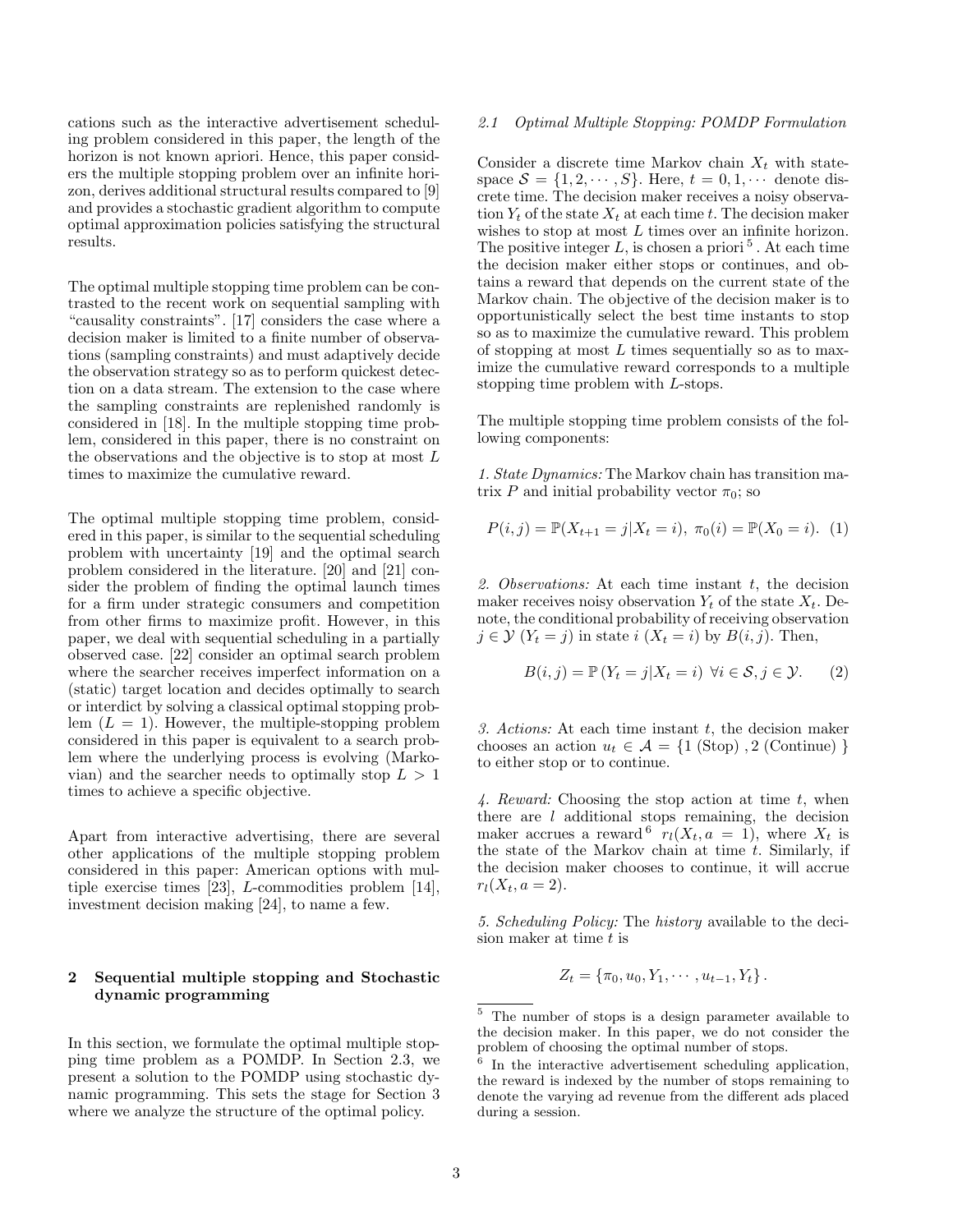The scheduling policy  $\mu$ , at each time t, maps  $Z_t$  to action  $u_t$  i.e. the action chosen at time t is  $u_t = \mu(Z_t)$ . Let  $U$  denote the set of admissible policies. Objective:

For  $l \in \{1, 2, \dots, L\}$ , let  $\tau_l$  denote the stopping time when there are  $l$  stops remaining, i.e.

$$
\tau_l = \inf \{ t : t > \tau_{l+1}, u_t = 1 \},\text{ with } \tau_{L+1} = 0. \tag{3}
$$

For policy  $\mu$  and initial belief  $\pi_0$ , the cumulative reward is:

$$
J_{\mu}(\pi_0) = \mathbb{E}_{\mu} \left\{ \sum_{t=0}^{\tau_L - 1} \rho^t r_L(X_t, 2) + \rho^{\tau_L} r_L(X_{\tau_L}, 1) \right\} \qquad (4)
$$
  
+ 
$$
\sum_{t=\tau_L + 1}^{\tau_{L-1} - 1} \rho^t r_{L-1}(X_t, 2) + \dots + \rho^{\tau_1} r_1(X_{\tau_1}, 1) \middle| \pi_0 \right\},
$$

where the expectation is over the state dynamics and the observation distribution. In (4),  $\rho \in [0, 1]$  denotes a user-defined economic discount factor<sup>[7](#page-3-0)</sup>. Choosing  $\rho < 1$ de-emphasizes the effect of decisions taken at later time instants on the cumulative reward.

The decision maker aims to compute the optimal strategy  $\mu^*$  to maximize (4), i.e.

$$
\mu^* = \underset{\mu \in \mathcal{U}}{\arg \max} \ J_{\mu}(\pi_0). \tag{5}
$$

Remark 1 The above formulation is an instance of a special type of POMDP called the stopping time POMDP. This is seen as follows: the objective in (4) can be expressed as an infinite horizon criteria by augmenting a fictitious absorbing state–0 that has zero reward, i.e.  $r_0(0, u) = 0$   $u \in A$ . When L stop actions are taken, the system transitions to state 0 and remains there indefinitely. Then (4) is equivalent to the following discounted infinite horizon criteria:

$$
J_{\mu}(\pi_0) = \mathbb{E}_{\mu} \left\{ \sum_{t=0}^{\tau_L - 1} \rho^t r_L(X_t, 2) + \rho^{\tau_L} r_L(X_{\tau_L}, 1) + \cdots + \rho^{\tau_1} r_1(X_{\tau_1}, 1) + \sum_{t=\tau_1+1}^{\infty} \rho^t r_0(0, 2) \middle| \pi_0 \right\},
$$

where the last summation is zero.

Remark 2 (Finite horizon constraint) This paper considers the problem of at most L stops with no constraints on the stopping times. Our results also hold straightforwardly for the case where L stops need to be made within a pre-specified finite time horizon. Then, the optimal policy will be non-stationary and the structural results presented in subsequent sections apply at each time instant.

## 2.2 Belief State Formulation of the Objective

As is customary for partially observed control problems, we reformulate the dynamics and cumulative objective in terms of the belief state. Let Π denote the belief space of S-dimensional probability vectors. The belief space is the unit  $S - 1$  dimensional simplex:

$$
\Pi = \left\{ \pi : 0 \le \pi(i) \le 1, \sum_{i=1}^{S} \pi(i) = 1 \right\}.
$$
 (6)

The belief state at time t, denoted by  $\pi_t \in \Pi$ , is the posterior probability of  $X_t$  given the history  $Z_t$ . The belief state is a sufficient statistic of  $Z_t$  [25], and evolves according to the following Hidden Markov Bayesian filter update [8]:

$$
\pi_{t+1} = T(\pi_t, Y_{t+1}), \quad \text{where}
$$
  
\n
$$
T(\pi, y) = \frac{B_y P' \pi}{\sigma(\pi, y)}, \quad \sigma(\pi, y) = \mathbf{1}'_S B_y P' \pi, \qquad (7)
$$
  
\n
$$
B_y = \text{diag}(B(1, y), \cdots, B(S, y)).
$$

Here  $\mathbf{1}_S$  represents the S-dimensional vectors of ones.

Using the smoothing property of conditional expectations, the objective in (4) can be reformulated in terms of belief state as:

$$
J_{\mu}(\pi_0) = \mathbb{E}_{\mu} \left\{ \sum_{t=0}^{\tau_L - 1} \rho^t r'_{2,L} \pi_t + \rho^{\tau_L} r'_{1,L} \pi_{\tau_L} \right\}
$$
(8)  
+ 
$$
\sum_{t=\tau_L + 1}^{\tau_{L-1} - 1} \rho^t r'_{2,L-1} \pi_t + \dots + \rho^{\tau_1} r'_{1,1} \pi_{\tau_1} + \sum_{t=\tau_1 + 1}^{\infty} \rho^t r'_{2,0} \pi_t \middle| \pi_0 \right\}
$$

,

where  $r_{u,l} = [r_l(1, u), \ldots, r_l(S, u)]'$ . For the stopping time problem (8), there exists a stationary optimal policy [25]. Since the belief state is a sufficient statistic of

<span id="page-3-0"></span><sup>7</sup> In the multiple stopping time problem, considered here,  $\rho = 1$  is allowed. For undiscounted problem  $(\rho = 1)$ , the stopping times may not be finite and the objective in (4) becomes unbounded. However, the multiple stopping time problem considered in this paper will terminate in finite time: Assume  $R = \max_{i,l} r_l(i, 1) > 0$  i.e. the maximum stop reward is positive and  $\underline{R} = \min_{i,l} \, r_l(i,2) < 0,$  i.e. the minimum reward to continue is negative. Then, it is clear that any optimal policy will stop in less than  $\bar{T} = \frac{LR}{L}$  $\frac{dE}{|R|}$  time steps. The intuition is that if  $T > \overline{T}$  then the accumulated reward is negative and can be strictly improved by taking a stop action before  $\overline{T}$ .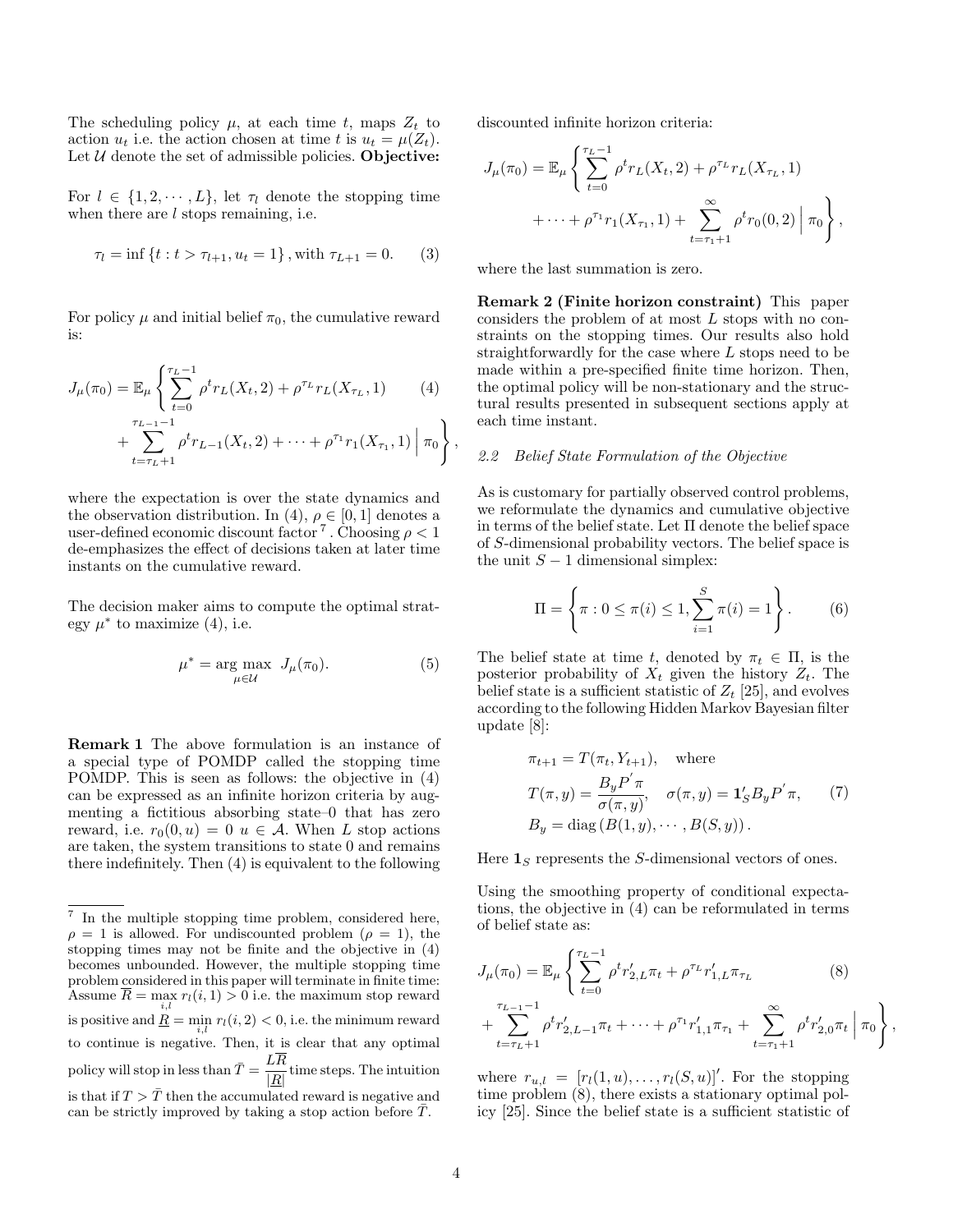$Z_t$ , (5) is equivalent to computing the optimal stationary policy  $\mu^*: \Pi \times [L] \to \mathcal{A}$ , where  $[L] = \{1, 2, \cdots, L\},\$ as a function of belief and number of stops remaining to maximize (8).

## 2.3 Stochastic Dynamic Programming

Computing the optimal policy  $\mu^*$  to maximize (5) or equivalently (8) involves solving multiple stopping Bellman's dynamic programming equation [25]:

$$
\mu^*(\pi, l) = \underset{u \in \mathcal{A}}{\arg \max} Q(\pi, l, u),
$$
  
\n
$$
V(\pi, l) = \underset{u \in \mathcal{A}}{\max} Q(\pi, l, u),
$$
\n(9)

$$
Q(\pi, l, 1) = r'_{1,l}\pi + \rho \sum_{y \in \mathcal{Y}} V(T(\pi, y), l - 1) \sigma(\pi, y),
$$
  

$$
Q(\pi, l, 2) = r'_{2,l}\pi + \rho \sum_{y \in \mathcal{Y}} V(T(\pi, y), l) \sigma(\pi, y).
$$

Discussion: In (9),  $V(\pi, l)$  denotes the optimal value function at belief  $\pi$  when l stops are remaining, and is the expected accumulated reward induced by the optimal policy  $\mu^*$ . The optimal value function is the fixed point solution of the set of Bellman equations in (9). The fixed point solution can be obtained using the value iteration algorithm (see Appendix B).  $Q(\pi, l, u)$  is the expected accumulated reward starting at belief  $\pi$  when l stops remaining, and taking action  $u$  and then using the optimal policy  $\mu^*$ . The Bellman equations can be explained as follows: When a stop action  $(u = 1)$  is taken, the decision maker obtains an instantaneous reward  $r_{1,l}'\pi$  and the number of stops remaining reduce by 1. When the continue action is taken  $(u = 2)$ , the decision maker obtains an instantaneous reward of  $r'_{2,l}\pi$ , and the number of stops remaining is unaffected. The belief evolves according to (7). The second term in the summation computes the expected future reward where the expectations is with respect to the observation distribution.

Since the state-space Π is a continuum, Bellman's equation (9) or the value iteration algorithm in Appendix B does not translate into a practical solution methodology as  $V(\pi, l)$  needs to be evaluated at each  $\pi \in \Pi$ . This, in turn, renders the computation of the optimal policy  $\mu^*(\pi, l)$  intractable <sup>[8](#page-4-0)</sup>.

## 3 Optimal Multiple Stopping: Structural results

In this section, we derive structural results for the optimal policy (9) of the multiple stopping time problem. In Section 3.3, we show that under reasonable conditions on the POMDP parameters, the optimal policy is a monotone policy. In addition, in Section 3.4, we show the monotone property of the cumulative reward.

#### 3.1 Definitions

Define the stopping set  $S<sup>l</sup>$  (the set of belief states where Stop is the optimal action), when  $l$  stops are remaining as:

$$
S^{l} = \{\pi : \mu^*(\pi, l) = 1\}.
$$
 (10)

Correspondingly, the continue set (the set of belief states where Continue is the optimal action) is defined as

$$
C^l = \{ \pi : \mu^*(\pi, l) = 2 \}.
$$
 (11)

Let  $W(\pi, l)$  be defined as

$$
W(\pi, l) = V(\pi, l) - V(\pi, l - 1).
$$
 (12)

The stopping and continue sets in terms of  $W$  defined in (12) is as follows:

$$
S^{l} = \{\pi | r'_{l}\pi \ge \rho \sum_{y} W(T(\pi, y), l)\sigma(\pi, y)\},
$$
  

$$
C^{l} = \{\pi | r'_{l}\pi < \rho \sum_{y} W(T(\pi, y), l)\sigma(\pi, y)\}.
$$
 (13)

where,  $r_l \triangleq r_{1,l} - r_{2,l}$ .

Remark 3 For notational convenience, in this paper, without loss of generality, assume  $r_{1,l} = r_l$  and  $r_{2,l} = 0$ . So, the decision maker accrues no reward for the continue action. Similarly, we consider  $r_1 = r_2 = \cdots = r_L = r$ , i.e. the rewards are not dependent on l. It should be noted however that the structural results continue to hold for the case where the instantaneous rewards  $r_l$  are dependent on l.

In general, the stopping and continue sets can be arbitrary partitions of the simplex Π. However, in Section 3.3, we give sufficient conditions on the model so that these sets can be characterized by threshold curves. The question of computing the optimal policy, then, reduces to estimating the threshold curves.

It is worth pointing out that in the classical stopping POMDPs in [8] with a single stop action, the stopping and continue sets are characterized in terms of convex value function. The key difficulty of the multiple stopping problem, considered in this paper, is that W being the difference of two convex value functions does not share the convex properties of the value function.

<span id="page-4-0"></span><sup>8</sup> It is well known that a finite horizon POMDP with finite observation space can be solved exactly, indeed the value function is piecewise linear and convex [8]. However, the problem is PSPACE complete [26]; the worst case computational cost increases exponentially with the number of actions and doubly exponential with the time index.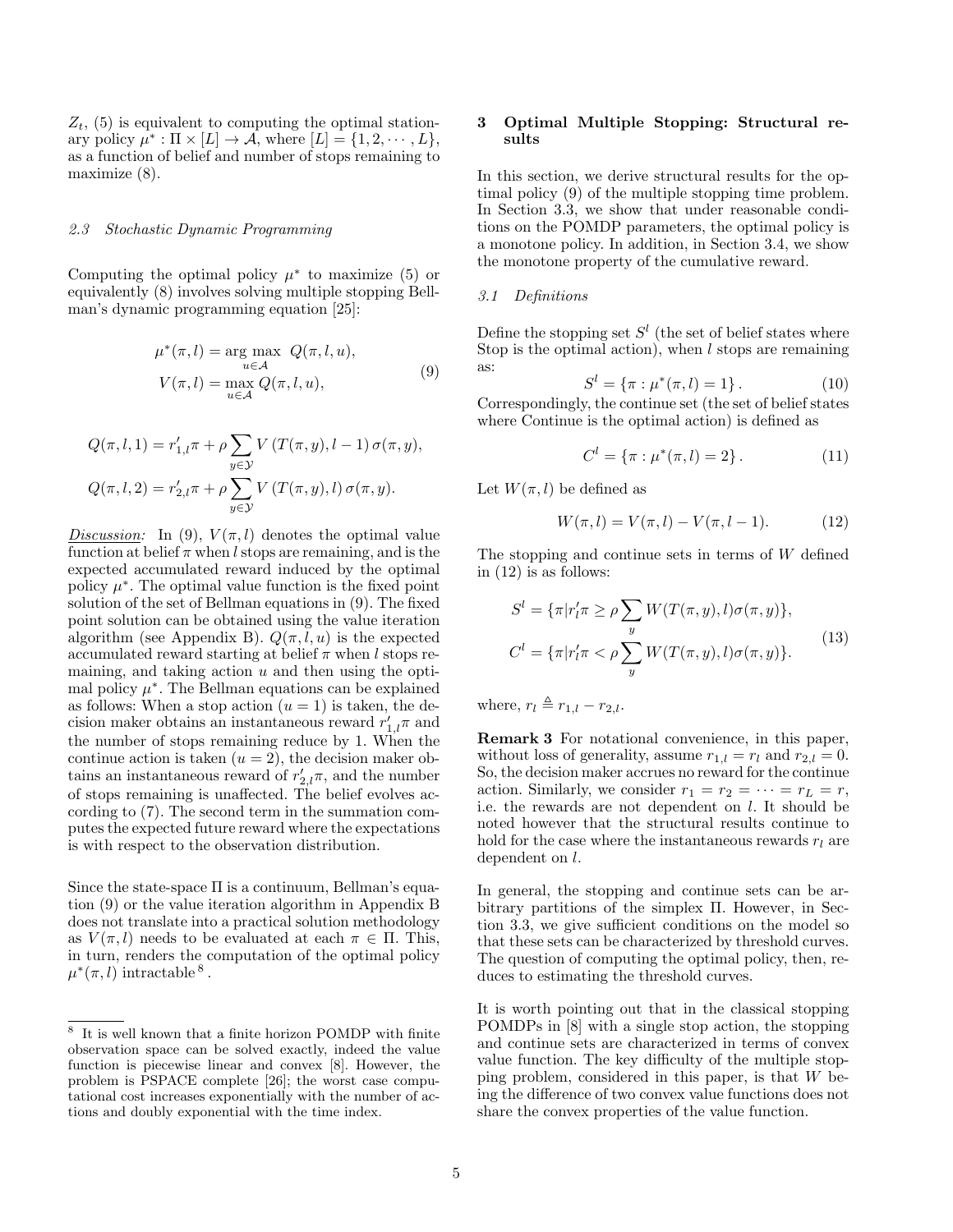#### 3.2 Assumptions

The main result below, namely, Theorem 1, requires the following assumptions on the reward vector,  $r$ , the transition matrix, P and the observation distribution, B.

- $(A1)$  P is totally positive of order 2 (TP2), i.e. all second order minors are non-negative (see Definition 4 in Appendix A.1).
- $(A2)$  B is TP2.
- (A3) The vector,  $\bar{r} = (I \rho P)r$ , has decreasing elements, i.e.  $\overline{r}(1) \geq \cdots \geq \overline{r}(S)$ .

Discussion of Assumptions:

When  $S = 2$ , (A1) is valid when  $P(1, 1) \geq P(2, 1)$ . When  $S > 2$ , consider the tridiagonal transition matrix <sup>[9](#page-5-0)</sup> with  $P(i, j) = 0, i > j + 2$  and  $i < j - 2$ . (A1) is valid if  $P(i, i)P(i + 1, i + 1) \geq P(i + 1, i)P(i, i + 1).$ 

(A2) holds for numerous examples. Examples include binomial, Poisson, geometric, Gaussian, exponential, etc. Table 1.1<sup>[10](#page-5-1)</sup> and Table 1.2<sup>10</sup> in [27] contains a detailed list. In the numerical results in Section 5, we use the Poisson distribution where  $B(i, j) = \frac{g_i^j \exp(-g_i)}{i!}$  $\frac{\beta(-g_i)}{j!}$ , where  $g_i$  is the mean of the Poisson distribution. (A2) is satisfied if  $g_i$  decreases monotonically with i. For a continuous observation distribution such as Gaussian whose mean is dependent on the state of the Markov chain (variance is fixed), (A2) is satisfied when the mean monotonically decreases with *i*.

(A3) is a joint condition on the reward vector and the transition matrix. Proposition 1, below, shows that (A3) and  $(A1)$  jointly imply that the reward vector r has decreasing elements. When  $S = 2$ , it can be verified that r having decreasing elements is sufficient for  $(I - \rho P) r$  to have decreasing elements. For  $S > 2$ , (A3) is a stronger condition than having the elements of  $r$  decreasing.

 $(A3)$  is easy to interpret when P has additional structure. For example, consider a slowly varying Markov chain with P  $P = I + \epsilon Q$ , where  $Q(i, j) > 0, i \neq j$ ,  $j \ Q(i, j) = 0$ , and  $\epsilon > 0$ . Here  $\frac{1}{\epsilon} > \max_{i} \sum_{j} |Q(i, j)|$  for P to be a valid transition matrix. Then  $(A3)$  is equivalent to r having decreasing elements. Such slowly varying matrices arise in a lot of applications like manufacturing systems, internet packet transmission and wireless communication (see Section 1.3 in [28]). Also, the user interest in online social media typically evolves slowly [29].

The reward vector r captures the preference of the decision maker - the highest reward is accrued in State 1.

**Proposition 1** If P is  $TP2$  and  $(I - \rho P)r$  has decreasing elements, then r has decreasing elements.

The proof of Proposition 1 is in Appendix D.1.

#### 3.3 Main Result 1: Optimality of Threshold policies

The main result below (Theorem 1) states that the optimal policy is monotone with respect to the belief state  $\pi$ . However, for a monotone policy to be well defined, we need to first define the ordering between two belief states. For  $S = 2$ , the belief  $\pi = \left[1 - \pi(2) \pi(2)\right]$  can be completely ordered with respect to  $\pi(2) \in [0, 1]$ . However, for  $S > 2$ , comparing belief states requires using stochastic orders which are partial orders. We will use the monotone likelihood ratio (MLR) (see Def. 1 in Appendix A.1); it is ideal for partially observed control problems since it is preserved under conditional expectation (Bayesian update).

Under reasonable conditions, Theorem 1 asserts that the optimal policy  $\mu^*(\pi)$  is monotonically decreasing in  $\pi$ with respect to the MLR order. However, despite this monotonicity, determining the optimal policy is nontrivial since the policy can only be characterized on a partially ordered set. The main innovation in Theorem 1 is to modify the MLR stochastic order to operate on lines  $\mathcal{L}(e_1, \bar{\pi})$  and  $\mathcal{L}(e_S, \bar{\pi})$  (see Appendix A) within the belief space. Such line segments form chains (totally ordered subsets of a partially ordered set) and permit us to prove that the optimal decision policy has a threshold structure.



Fig. 2. Visual illustration of Theorem 1. Each of the stopping sets  $S^l$  is characterized by a threshold curve  $\Gamma_l$ . Each of the threshold curve  $\Gamma_l$  intersects the line  $\mathcal{L}(e_1, \bar{\pi})$  at most once.

**Theorem 1** Assume  $(A1)$ ,  $(A2)$  and  $(A3)$ . Then,

A There exists an optimal policy  $\mu^*(\pi, l)$  that is decreasing on lines  $\mathcal{L}(e_1, \bar{\pi}),$  and  $\mathcal{L}(e_S, \bar{\pi})$  in the belief space  $\Pi$  for each  $l^{11}$  $l^{11}$  $l^{11}$ .

<span id="page-5-0"></span><sup>9</sup> The transition matrices computed on real dataset in Section 5 follow a tridiagonal structure; refer to (24).

<span id="page-5-1"></span> $10$  The following continuous distribution satisfy (A2): Exponential, Normal, Gamma, Weibull, Lognormal, Beta. Apart from numerous discrete probability mass functions, the following discrete distribution satisfy (A2): Poisson, Binomial, Geometric.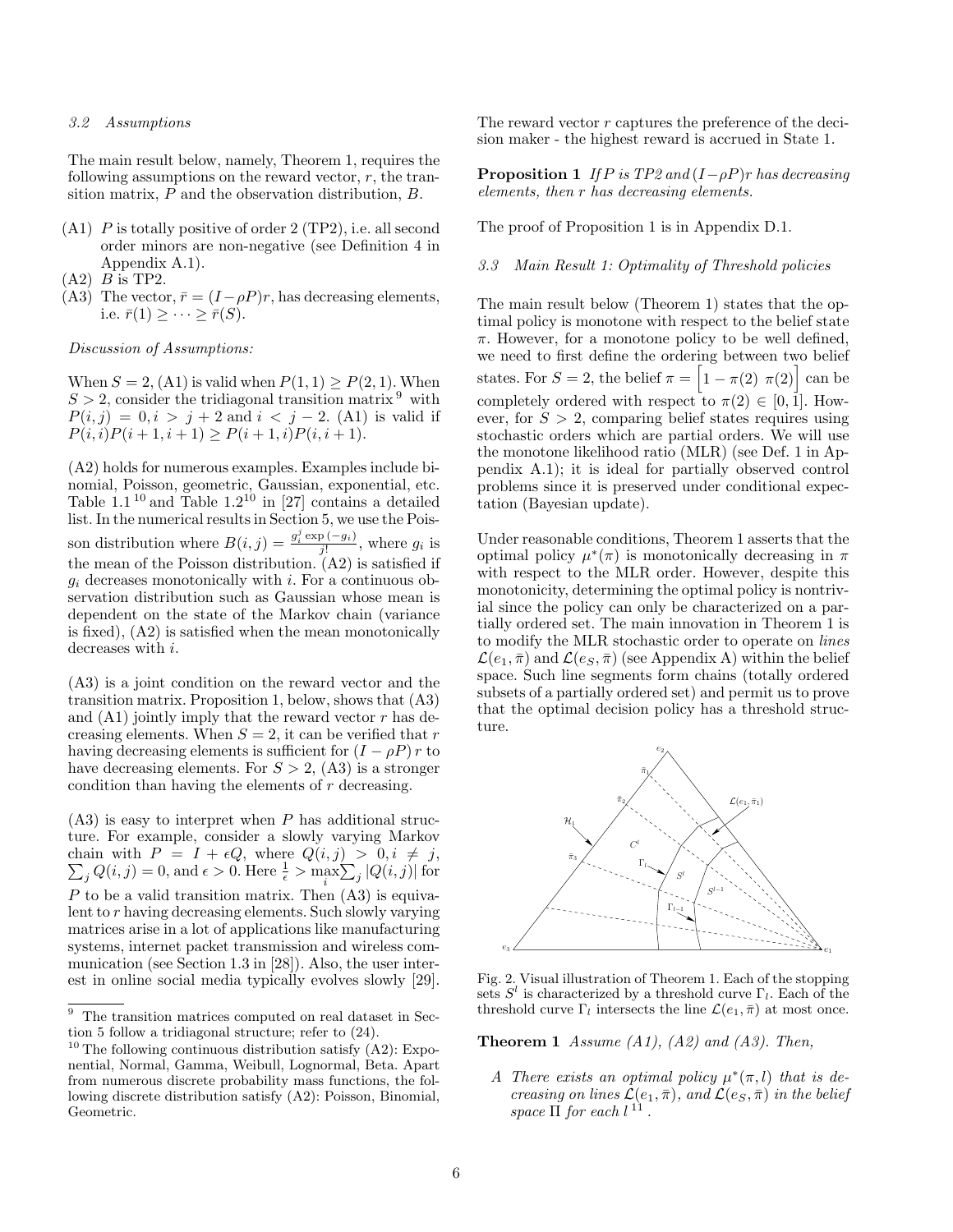B There exists an optimal switching curve  $\Gamma_l$ , for each l, that partitions the belief space  $\Pi$  into two individually connected sets  $S^l$  and  $C^l$ , such that the optimal policy is

$$
\mu^*(\pi, l) = \begin{cases} 1 & \text{if } \pi \in S^l \\ 2 & \text{if } \pi \in C^l \end{cases} \tag{14}
$$

$$
C \ S^{l-1} \subset S^l, l = 1, 2, \cdots, L.
$$

The proof of Theorem 1 is given in Appendix C.4.

Discussion: Theorem 1A asserts that the optimal policy is monotonically decreasing on the line  $\mathcal{L}(e_1, \bar{\pi})$ , as shown in Figure 2. Hence, on each line  $\mathcal{L}(e_1, \overline{\pi})$  there exists a threshold above (in MLR sense) which it is optimal to Stop and below which it is optimal to Continue. Theorem 1B asserts, for each l, the stopping and continue sets are connected. Hence, there exists a threshold curve,  $\Gamma_l$ , as shown in Figure 2, obtained by joining the thresholds, from Theorem 1A, on each of the line  $\mathcal{L}(e_1, \overline{\pi})$ . Theorem 1C proves the nested structure of the stopping sets: The stopping set when  $l-1$  stops are remaining is a subset of the stopping set when there are l stops remaining.

In addition, Proposition 2, below, shows that the stopping set enclosed by the threshold curve is a union of convex sets and hence, the threshold curve is continuous and differentiable almost everywhere.

**Proposition 2** The stopping set  $S^l$  is a finite union of convex sets.

The proof of Proposition 2 is in Appendix D.2.

## 3.4 Main Result 2: Monotonicity of cumulative reward with transition matrix

Large transition matrices, common in real world applications, require large number of numerical computations to keep track of the belief dynamics in (7). Knowledge of the belief state is crucial to implement the optimal policy using a scheduler. One approach to deal with the computational bottleneck is to select a suitable transition matrix "close" to the true transition matrix such that the computation of the belief update is cheaper. It was shown in [30] that convex optimization techniques can be used to compute reduced rank matrices that bound (in terms of copositive ordering- Definition 6 in Appendix) the true transition matrix  $P$  from above and below, i.e.  $\underline{P} \preceq P \preceq \overline{P}$ . Computing the belief state in (7) requires  $\mathcal{O}(S^2)$  computations, which could be expensive for large dimensional state space. The computational cost is reduced by using low rank (rank  $R$ ) transition matrices  $(P \text{ and } \overline{P})$  which requires only  $\mathcal{O}(RS)$  numerical operations. This leads us to the following question: How does the optimal cumulative reward of a multiple stopping time problem vary with transition matrix P? The main result below shows that if the transition matrices are partially ordered with respect to the copositive ordering so that  $P \succeq \overline{P}$  then  $J_{\mu^*(P)} \geq J_{\mu^*(\overline{P})}$ .

Theorem 2 Consider two multiple stopping time problems with transition matrices  $P$  and  $\overline{P}$ , respectively, where  $P \succeq \bar{P}$  with respect to copositive ordering (Definition 6 in Appendix). If  $(A1)$  to  $(A3)$  hold, then the optimal cumulative rewards satisfy

$$
J_{\mu^*(P)}\geq J_{\mu^*(\bar{P})}.
$$

The proof of Theorem 2 is in Appendix C.5.1; see also [8, Theorem 14.8.1].

Discussion: Theorem 2 asserts that larger transition matrix (with respect to the copositive order) always results in a larger optimal reward. This is useful in obtaining bounds on the achievable rewards in applications like interactive advertisement scheduling, where the interest dynamics change slowly over time. Also, the performance loss from using a low rank transition matrix for interest dynamics - to reduce the complexity of the real time scheduler - can be characterized.

Summary: This section derived the structural results of the optimal multiple stopping problem. The main structural result is in Theorem 1. Theorem 1 generalizes the results in [9]. In addition to the nested property in [9], Theorem 1 characterizes the optimal policy by up to L threshold curves. Additionally, Theorem 2 established the monotonicity of the optimal cumulative reward with respect to the copositive ordering of the transition matrix.

## 4 Stochastic Gradient Algorithm for estimating optimal linear threshold policies

In light of Theorem 1, computing the optimal policy reduces to estimating L-threshold curves in the unit simplex (belief space), one for each of the L-stops. The threshold curves can be approximated by any of the standard basis functions. In this paper, we will restrict the approximation to linear threshold policies, i.e. policies of the form given in (15). However, any such approximation needs to capture the essence of Theorem 1, i.e. the optimal policy is MLR decreasing on lines, connected and satisfy the nested property. We call such linear threshold policies (that captures the essence of Theorem 1) as the optimal linear threshold policies.

<span id="page-6-0"></span> $11$  In general, the optimal policy is not unique. The theorem asserts that there exists a version of the optimal policy that is monotone.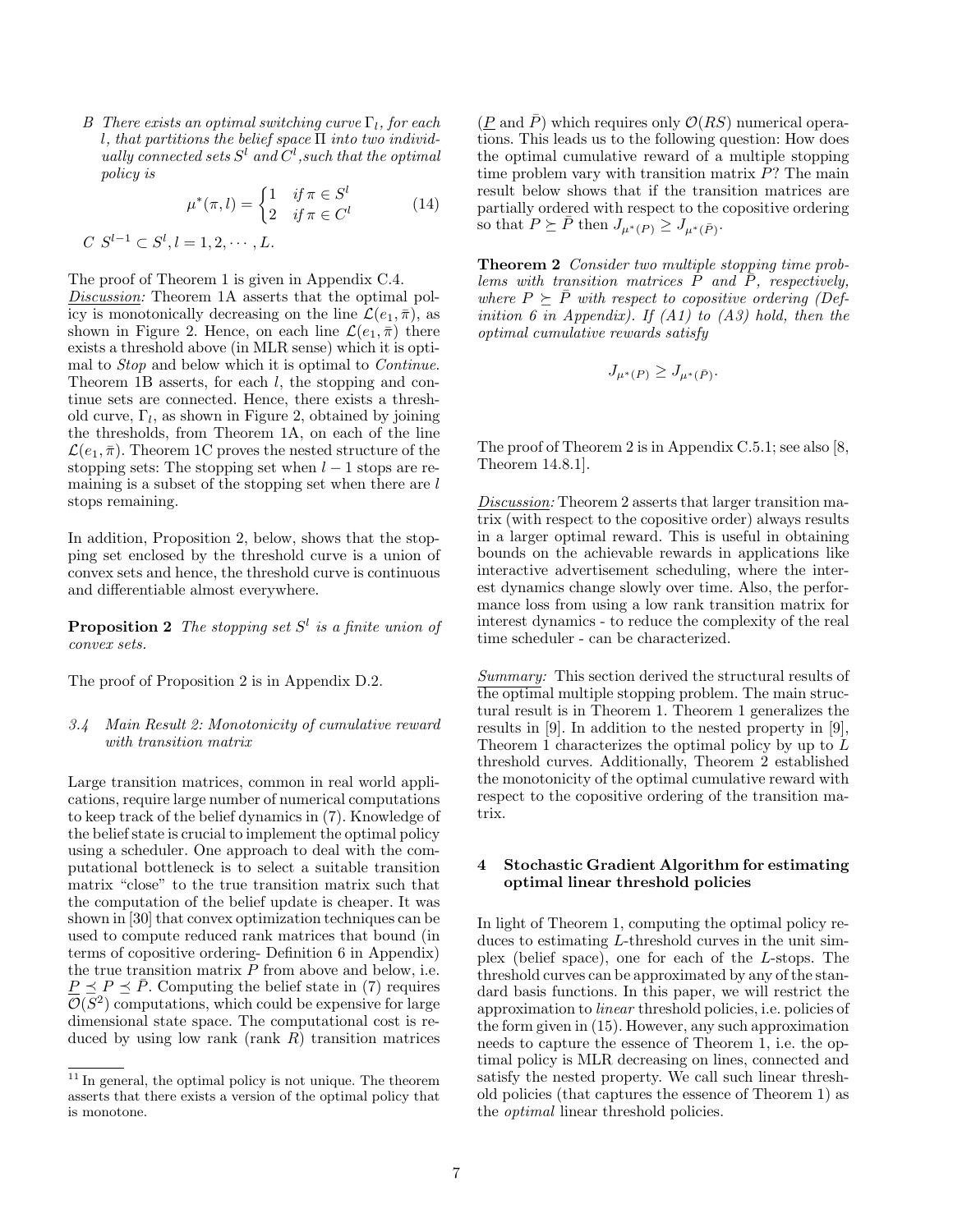Section 4.1 derives necessary and sufficient conditions to characterize such linear threshold policies. Algorithm 1 in Section 4.2 is a simulation based algorithm to compute the optimal linear threshold policies. The simulation based algorithm is computationally efficient (see comments at end of Section 4.2).

## 4.1 Structure of optimal linear threshold policies for multiple stopping

We define a linear parametrized policy on the belief space  $\Pi$  as follows. Let  $θ$ <sub>l</sub> ∈ **R**<sup>S-1</sup> denote the parameters of linear hyperplane. Then, linear threshold policies as a function of the belief  $\pi$  and the number of stops remaining l, are defined as

$$
\mu_{\theta}(\pi, l) = \begin{cases} 1 & \text{if } \left[0 \ 1 \ \theta_l\right] \begin{bmatrix} \pi \\ -1 \end{bmatrix} \le 0 \\ 2 & \text{otherwise} \end{cases}
$$
(15)

The linear policy  $\mu_{\theta}(\pi, l)$  is indexed by  $\theta$  to show the explicit dependence of the parameters on the policy. In (15),  $\theta = (\theta_1, \theta_2, \dots, \theta_L) \in \mathbb{R}^{L \times (S-1)}$  is the concatenation of the  $\theta_l$  vectors, one for each of the L-stops. Discussion: We will briefly discuss (15): Given a general linear policy of the form  $\alpha' \pi \leq \beta$ , the specific form in (15) is obtained using i) the sum constraint on the

belief  $\pi$ , i.e.  $\sum_{i=1}^{S} \pi(i) = 1$ , ii) Scale invariance: For any positive constant  $c, \alpha' \pi \leq \beta \Rightarrow c\alpha' \pi \leq c\beta$ . Also, notice that the dimension of both  $\begin{bmatrix} 0 & 1 & \theta_l \end{bmatrix}$  and  $\begin{bmatrix} \pi & -1 \end{bmatrix}$  is  $S+1$ , since  $\theta_l \in \mathbb{R}^{S-1}$  and  $\pi \in \mathbb{R}^S$ .

In Theorem 1A, it was established that the optimal multiple stopping policy is MLR decreasing on specific lines within the belief space, i.e. for  $\pi_1 \geq_{\mathcal{L}_i} \pi_2$ ,  $\mu(\pi_1, l) \leq$  $\mu(\pi_2, l); i = 1, S$ . Theorem 3 gives necessary and sufficient conditions on the coefficient vector  $\theta_l$  such that  $\pi_1 \geq_{\mathcal{L}_i} \pi_2$ ,  $\mu_\theta(\pi_1, l) \leq \mu_\theta(\pi_2, l); i = 1, S$ .

Theorem 3 A necessary and sufficient condition for the linear threshold policies  $\mu_{\theta}(\pi, l)$  to be

- (1) MLR decreasing on line  $\mathcal{L}(e_1)$ , iff  $\theta_l(S-1) \geq 0$  and  $\theta_l(i) \geq 0, i \leq S-2.$
- (2) MLR decreasing on line  $\mathcal{L}(e_S)$ , iff  $\theta_l(S-1) \geq 0$ ,  $\theta_l(S-2) \geq 1$  and  $\theta_l(i) \leq \theta_l(S-2), i < S-2$ .

The proof of Theorem 3 is in Appendix C.6. In Theorem  $\bar{3}$ ,  $\theta_l(i)$  denotes the i<sup>th</sup> element of the  $S-1$  dimensional vector  $\theta_l$ .

Discussion: As a consequence of Theorem 3, the constraints on the parameters  $\theta$  ensure that only MLR decreasing linear threshold policies are considered; the necessity and sufficiency imply that non-monotone policies are not considered, and monotone policies are not left out.

In Theorem 1B it was established that the optimal stopping sets are connected, which is satisfied trivially since we approximate the threshold curve using a linear hyperplane. Theorem 4 below provides sufficient conditions such that the parametrized linear threshold curves satisfy the nested property established in Theorem 1C. A proof is provided in Appendix C.7.

Theorem 4 A sufficient condition for the linear threshold policies in (15) to satisfy the nested structure in Theorem 1C is given by

$$
\theta_{l-1}(S-1) \le \theta_l(S-1) \n\theta_{l-1}(i) \ge \theta_l(i) \quad i < S-1,
$$
\n(16)

for each l.

## 4.2 Simulation-based stochastic gradient algorithm for estimating linear threshold policies

We now estimate the optimal linear threshold policies using a simulation based stochastic gradient algorithm using Algorithm 1. The algorithm is designed so that the estimated policies satisfy the conditions in Theorem 3 and Theorem 4.

The optimal policy of a multiple stopping time problem maximizes the expected cumulative reward  $J_{\mu}$  in (4). In Algorithm 1, we approximate  $J_{\mu}$  over a finite time horizon  $(N)^{12}$  $(N)^{12}$  $(N)^{12}$ , as  $J_N$  which is computed as:

$$
J_N(\theta) = \mathbb{E}_{\mu_\theta} \left\{ \sum_{l=1}^L \rho^{\tau_l} r' \pi_{\tau_l} \middle| \tau_l \le N; \forall l \right\}.
$$
 (17)

 $J_N$  is an asymptotic estimate of  $J_\mu$  as N tends to infinity. In (17), we have made explicit the dependence of the parameter vector on the discounted reward and with an abuse of notation, have suppressed the dependence on the policy  $\mu$ .

Algorithm 1, is a stochastic gradient algorithm that generates a sequence of estimates  $\theta_n$ , that converges to a local maximum. It requires the computation of the gradient:  $\nabla_{\theta} J_N(\cdot)$ . Evaluating the gradient in closed form is intractable due to the non-linear dependence of  $J_N(\theta)$ on  $\theta$ . We can estimate  $\hat{\nabla}_{\theta} J_N(\cdot)$  using a simulation based

.

can be calculated as 
$$
N > \frac{\log\left(\frac{(1-\rho)\varepsilon}{\max\limits_{l,x,u} |r_l(x,u)|}\right)}{\log\rho}
$$

<span id="page-7-0"></span><sup>&</sup>lt;sup>12</sup> For the optimal policy  $\mu^*$ , a horizon of length N and the discount factor of  $\rho$ ,  $|J_{\mu^*} - J_N|_2 \leq \frac{\rho^N}{1-\rho} \max_{l,x,u} |r_l(x,u)|$  [8, Theorem 7.6.3]. Hence, given an error tolerance  $\varepsilon$ , the horizon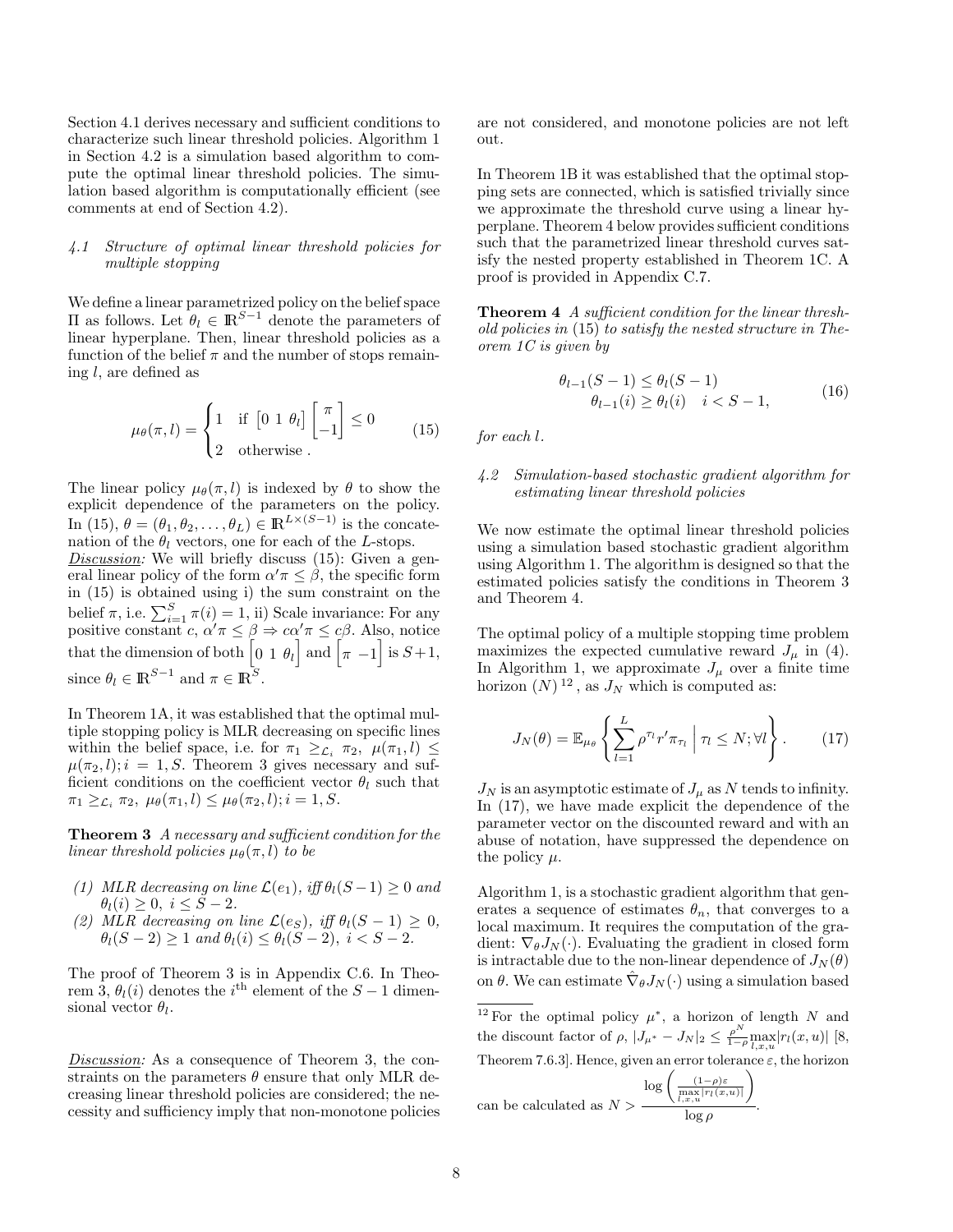gradient estimator. There are several such simulation based gradient estimators available in the literature including infinitesimal perturbation analysis, weak derivatives and likelihood ratio (score function) methods [31]. In this paper, for simplicity, we use the SPSA algorithm [32], which estimates the gradient using a finite difference method.

To make use of the SPSA algorithm, we convert the constrained optimization problem in  $\theta$  (constraints imposed by Theorem 3 and Theorem 4) into an unconstrained problem using spherical co-ordinates as follows:

$$
\theta_l^{\phi}(i) = \begin{cases} \phi_1^2(S-1) \prod_{\ell=1}^{L-1} \sin^2(\phi_\ell(S-1)) & i = S-1\\ 1 + \phi_1^2(S-2) \prod_{\ell=2}^l \sin^2(\phi_\ell(S-2)) & i = S-2\\ \theta_l(S-2) \prod_{\ell=1}^L \sin^2(\phi_\ell(i)) & i < S-2. \end{cases} \tag{18}
$$

It can be verified that the parametrization,  $\theta^{\phi}$  in (18), satisfies the conditions in Theorem 3 and Theorem 4. For example, consider  $i = S - 1$ , then the product term involving  $\sin(\cdot)$  ensures that  $\theta_{l-1}(S-1) \leq \theta_l(S-1)$  (the first part of Theorem 4).

Algorithm 1 Stochastic Gradient Algorithm for Optimal Multiple Stopping

- Require: POMDP parameters satisfy (A1), (A2),  $(A3)$ .
- 1: Choose initial parameters  $\phi_0$  and initial linear threshold policies  $\mu_{\theta_0}$  using (15).
- 2: for iterations  $n = 0, 1, 2, \ldots$ : do
- 3: Evaluate  $J_N(\theta^{\phi_n+c_n\omega_n})$  and  $J_N(\theta^{\phi_n-c_n\omega_n})$  using (17)
- 4: SPSA: Gradient estimate  $\hat{\nabla}_{\phi} J_N(\theta^{\phi_n})$  using (19).
- 5: Update the parameter vector  $\phi_n$  to  $\phi_{n+1}$  using (20).
- 6: end for

Following [32], the gradient estimate using SPSA is obtained by picking a random direction  $\omega_n$ , at each iteration  $n$ . The estimate of the gradient is then given by

$$
\hat{\nabla}_{\phi} J_N(\theta^{\phi_n}) = \frac{J_N(\theta^{\phi_n + c_n \omega_n}) - J_N(\theta^{\phi_n - c_n \omega_n})}{2c_n} \omega_n, \tag{19}
$$

where,

$$
\omega_n(i) = \begin{cases} -1 & \text{with probability } 0.5\\ +1 & \text{with probability } 0.5 \end{cases}
$$

The two  $J_N(\cdot)$  terms in the numerator of (19) is estimated using the finite time horizon approximation (17). A more detailed description of the finite time horizon approximation in given in Algorithm 2 in Appendix E. Using the gradient estimate in (19), the parameter update is as follows [32]:

$$
\phi_{n+1} = \phi_n + a_n \hat{\nabla}_\phi J_N(\theta^{\phi_n}).\tag{20}
$$

The parameters  $a_n$  and  $c_n$  are typically chosen as follows [32]:

$$
a_n = \varepsilon (n+1+\varsigma)^{-\kappa} \quad 0.5 < \kappa \le 1, \text{ and } \varepsilon, \varsigma > 0
$$
  

$$
c_n = \mu (n+1)^{-\upsilon} \qquad 0.5 < \upsilon \le 1 \mu > 0
$$
 (21)

The decreasing step size stochastic gradient algorithm, Algorithm 1, converges to a local optimum with probability one. There are several methods available in the literature that can be used for stopping criteria in Step 2 of Algorithm 1 [32]. In this paper, we used the following criteria: (i) Small gradient:  $\|\hat{\nabla}_{\phi}J_N(\theta^{\phi_n})\|_2 \leq \varepsilon$ . (ii) Max Iteration: Iterations are stopped when a maximum number is reached. We use 1000 as the maximum number of iterations in our simulations.

At each iteration of Algorithm 1, evaluating the gradient estimate in (19) requires two POMDP simulations. However, this is independent of the number of states, the number of observations or the number of stops.

Summary: We have used a stochastic gradient algorithm to estimate the optimal linear threshold policies for the multiple stopping time problem. Instead of linear threshold policies, one could also use piecewise linear or other basis function approximations; providing that the resulting parameterized policy is still MLR decreasing (i.e. the characterization similar to Theorem 3 holds).

## 5 Numerical Examples: Interactive advertising in Live Social Media

This section has three parts. In Section 5.1, we illustrate the main result of the paper using numerical examples. Second, using a Periscope dataset, we study how the multiple stopping problem can be used to schedule advertisements in live social media. We show numerically that the linear threshold scheduling policies (derived in Sec. 4) outperforms conventional techniques for scheduling ads in live social media. Finally, we illustrate the performance of the linear threshold policies for a large size POMDP (25 states) by comparing with the popular SARSOP algorithm.

#### 5.1 Synthetic Data

This section has four parts. First, we visually illustrate the optimal multiple stopping policy, using numerical examples, for  $S = 3^{13}$  $S = 3^{13}$  $S = 3^{13}$ . The objective is to illustrate how the assumptions in Sec. 3.2 affect the optimal multiple stopping time policy. The optimal policy can be obtained by solving the dynamic programming equations

<span id="page-8-0"></span><sup>&</sup>lt;sup>13</sup> For  $S = 3$ , the unit simplex is an equilateral triangle.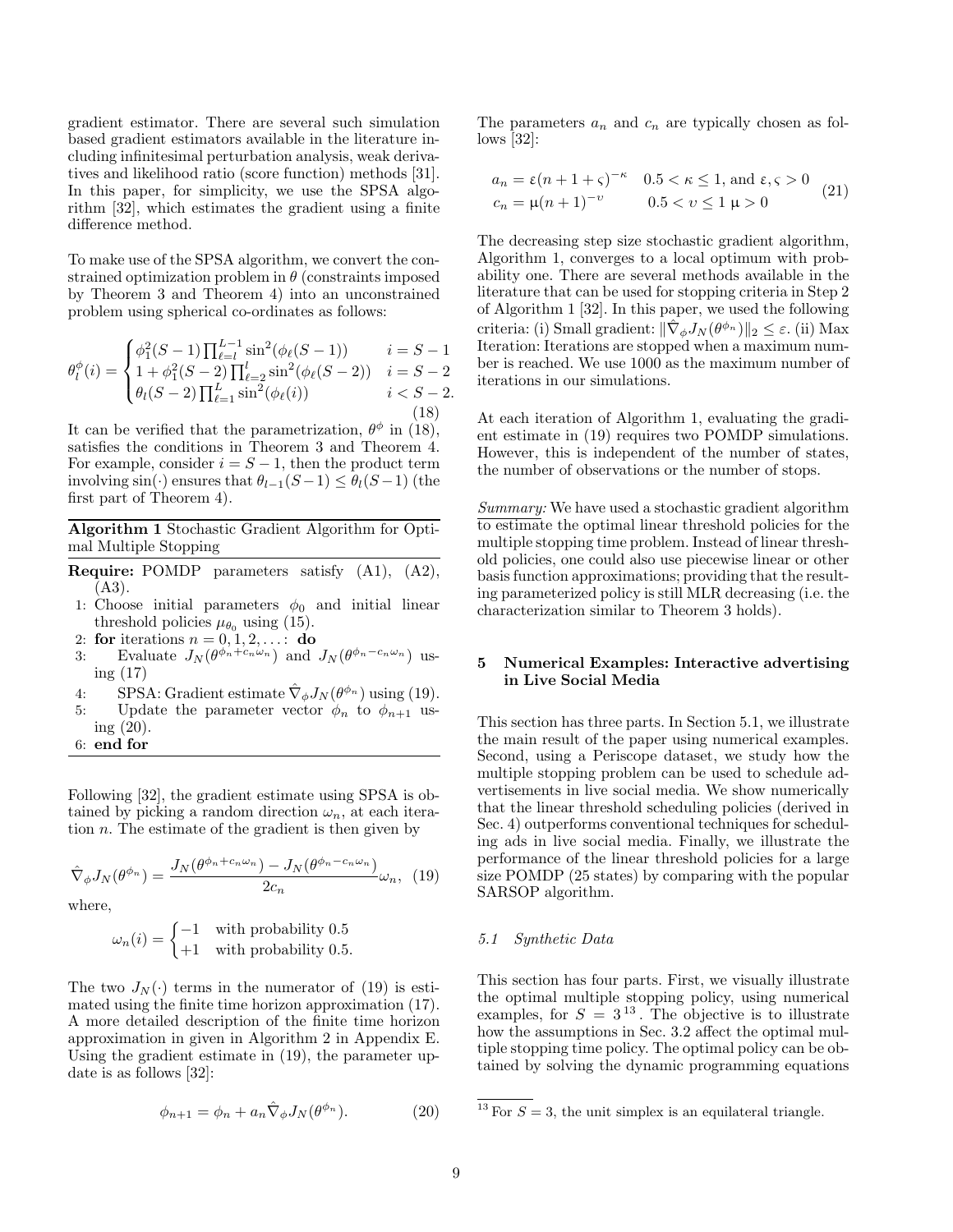in (9) and can be computed approximately by discretizing the belief space. The belief space Π , for all examples below, was uniformly quantized into 100 states, using the finite grid approximation method in [33]. Second, we illustrate how the optimal accumulated rewards varies with the number of stops. For Example 1, below, it is easy to see that the accumulated reward increase with L. Third, we benchmark the performance of linear threshold policies (obtained using Algorithm 1) against optimal multiple stopping policy. Finally, we illustrate the advantage of structural results for designing approximation algorithm by comparing the performance of the linear threshold policies in Sec. 4 against the popular softmax parametrization, which are not constrained to satisfy the structural results.

Example 1: POMDP parameters: Consider a Markov chain with 3−states with the transition matrix P and the reward vector specified in (22). The observation distribution is given by  $B(i, j) = \frac{g_i^j \exp(-g_i)}{j!}$  $\frac{\beta(-g_i)}{j!}$ , i.e. the observation distribution is Poisson with state dependent mean vector  $q$  given in  $(22)$ . It is easily verified that the transition matrix, the observation distribution and the reward vector satisfy the conditions (A1) to (A3).

$$
P = \begin{bmatrix} 0.2 & 0.1 & 0.7 \\ 0.1 & 0.1 & 0.8 \\ 0 & 0.1 & 0.9 \end{bmatrix}, g = \begin{bmatrix} 12 & 7 & 2 \end{bmatrix}, r = \begin{bmatrix} 9 & 3 & 1 \end{bmatrix} \quad (22)
$$

We choose <sup>[14](#page-9-0)</sup>  $L = 5$ , i.e. the decision maker wishes to stop at most 5 times.

Figure 3 shows the stopping sets  $S^5$  and  $S^1$ . It is evident from Figure 3 that the optimal policy is monotone on lines, stopping sets are connected and satisfy the nested property; thereby illustrating Theorem 1.

Example 2: Consider the same parameters as in Example 1, except reward  $r = \begin{bmatrix} 1 & 2 & 1 \end{bmatrix}$  which violates (A3). Figure 4 shows the optimal multiple stopping policy in terms of the stopping sets. As can be seen from Figure 4 that the optimal policy does not satisfy the monotone property (Theorem 1A). However, the nested property continues to hold.

Example 3: Consider the same parameters as in Example 1, except  $L = 2$  and  $r_1 = \begin{bmatrix} 9 & 3 & 1 \end{bmatrix}$  and  $r_2 = \begin{bmatrix} 3 & 9 & 1 \end{bmatrix}$ . Assumption (A3) is violated for  $l = 2$ . Figure 5 shows the optimal multiple stopping policy in terms of the stopping sets. As can be seen from Figure 5 that the optimal policy does not satisfy the monotone property or the nested property.

Thus, the conditions (A1) to (A3) of Theorem 1 are useful in the sense that when they are violated, there are examples where the optimal policy does not have the monotone or nested property.

Optimal accumulated reward against L: Consider Example 1 with POMDP parameters in (22). At each stop, we accumulate a reward. It is easy to see that as the number of stops increase, the reward accrued will also increase. Table 1 illustrates that this is indeed the case. The values in Table 1 were obtained by solving the dynamic programming equations in (9) for various values of L ranging from  $1-5$ .

Table 1

Optimal accumulated reward as a function of the number of stops. As the number of stops increase the accumulated reward increase. The table was generated by solving the dynamic programming equations in (9). The accumulated reward is with a starting belief  $\pi_0 = \left(\frac{1}{3} \cdot \frac{1}{3} \cdot \frac{1}{3}\right)$ .

| L              | Cumulative reward           |  |  |
|----------------|-----------------------------|--|--|
|                | (Normalized w.r.t $L = 1$ ) |  |  |
| 1              | 1.0000                      |  |  |
| $\overline{2}$ | 1.6617                      |  |  |
| 3              | 2.1154                      |  |  |
| $\overline{4}$ | 2.4586                      |  |  |
| 5              | 2.7519                      |  |  |

Performance of linear threshold policies: In order to benchmark the performance of optimal linear threshold policies (that satisfy the constraints in Theorem 3 and Theorem 4), we ran Algorithm 1 for Example 1 (parameters in (22)). The performance was compared based on the expected cumulative reward between the optimal policy and the linear threshold policies for 1000 independent runs. The following parameters were chosen for the SPSA algorithm  $\mu = 2$ ,  $v = 0.2$ ,  $\varsigma = 0.5$ ,  $\kappa = 0.602$ and  $\varepsilon = 0.1667$ ; these values are as suggested in [32]. It was observed that there is a 12% drop in performance of the linear threshold policies compared to the optimal multiple stopping policy.

Advantage of parametrization satisfying structural results: Here, we illustrate the advantage of parametrization of the policy to satisfy the structural results in Theorem 1. The softmax function is a popular parametrization for decision-making and is widely used in artificial neural networks [34] and reinforcement learning [35]. Consider the following softmax parametrization of the policy

$$
Pr(\mu(\pi, l) = u) = \frac{\exp\left(\left[0 \ \theta_{l,u}\right]'\pi\right)}{\sum_{u=1}^2 \exp\left(\left[0 \ \theta_{l,u}\right]'\pi\right)}.
$$
 (23)

<span id="page-9-0"></span><sup>14</sup> This is motivated by the real dataset example in Section 5.2.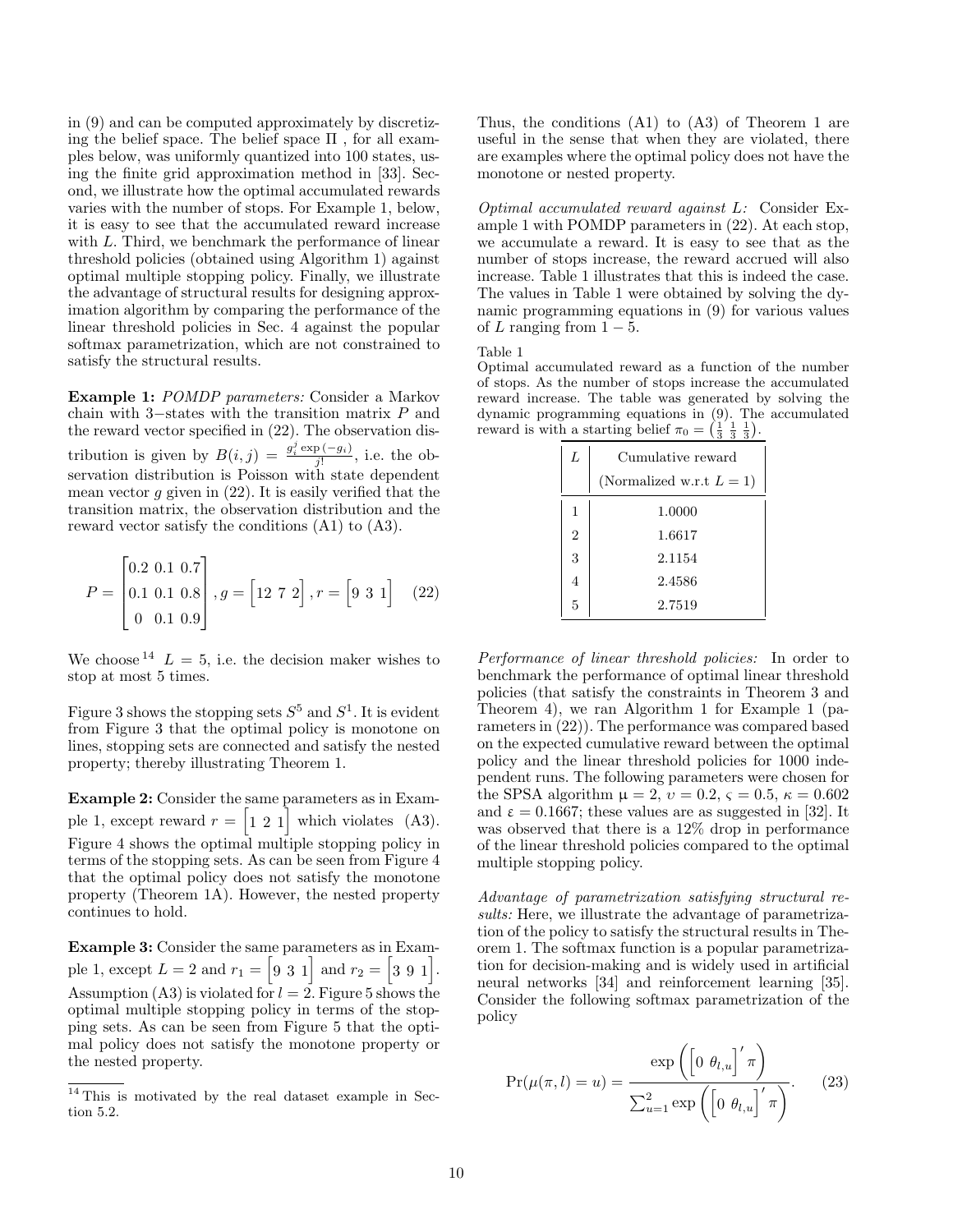

Fig. 3. Example 1:  $S^1$  (shown in black) and  $S<sup>5</sup>$  (shown in red) obtained by solving the dynamic programming (9). The figure illustrates monotone, connected and the nested structure of the stopping sets  $(S^{l-1} \subset S^l)$ , in Theorem 1.



Fig. 4. Example 2: Optimal policy when (A3) is violated.  $S^1$  is shown in black and  $S^5$  is shown in red. The monotone property of Theorem 1A is violated.



Fig. 5. Example 3: Optimal policy when (A3) is violated.  $S^1$  is shown in black and  $S^2$  is shown in red. The stopping sets are not nested.

In (23),  $Pr(\mu(\pi, l) = u)$  denotes the probability of taking action  $u$  (either 'Stop' or 'Continue') as a function of belief  $\pi$  and number of stops remaining l. The parameters in (23)  $\theta_{l,u} \in \mathbb{R}^{S-1}; l = 1, \cdots, L \ u = 1, 2$  are indexed by number of stops remaining and the actions. Compared to linear threshold policies in (15), the policies in (23) are not restricted to satisfy the structural results in Theorem 1. Algorithm 3 in Appendix E summarizes the computation of the finite time horizon approximation with the softmax parametrization in (23).

Comparing the expected cumulative reward, we find that the optimal policy and the linear threshold policies outperform the softmax parametrization (Algorithm 3 in Appendix E) by 40% and 30%, respectively. Hence, this illustrates the advantage of taking into account the structure of the optimal policy while designing algorithms for computing an approximation policy.

## 5.2 Real dataset: Interactive ad scheduling on Periscope using viewer engagement

We now formulate the problem of interactive ad scheduling on live online social media as a multiple stopping problem and illustrate the performance of linear threshold policies using a Periscope dataset [15](#page-10-0) . Periscope is a popular live personalized video streaming application where a broadcaster interacts with the viewers via live videos. Each such interaction lasts between 10−20 minutes and consists of: (i) A broadcaster who starts a live video using a handheld device. (ii) Video viewers who engage with the live video through comments and likes.

A strong motivation to consider the problem of interactive ad scheduling in live online videos stems from the fact that ads are currently scheduled using passive techniques: periodic [37], and manual methods; and yet advertisement revenues are significant for social media companies [16](#page-10-1) . The technique of interactive scheduling, where viewer engagement is utilized to schedule ads, has not been addressed in the literature. It will be seen in this section that interactive scheduling of ads has significant performance improvements over the existing passive methods.

Dataset: The dataset in [36] contains details of all public broadcasts on the Periscope application from May 15, 2015 to August 20, 2015. The dataset consists of timestamped events: time instants at which the live video started/ended; time instants at which viewers join; and, time instants at which the viewers engage using likes and comments. In this paper, we consider viewer engagement through likes, since comments are restricted to the first 100 viewers in the Periscope application.

## Ad scheduling Model

Here we briefly describe how the model in Section 2 can be adapted to the problem of interactive ad scheduling in live video streaming; see Figure 1 for the schematic setup.

1. Interest Dynamics: In live online social media, it is well known that the viewer engagement is correlated with the interest of the content being streamed or broadcast. Markov models have been used to model interest in online games [38], web [39] and in online social networks [40]. We therefore model the interest in live video as a Markov chain,  $X_t$ , where the different states denote the level of interest in the live content. The states are ordered in the decreasing order of interest.

<span id="page-10-0"></span> $^{15}\!\!\text{We}$  use the dataset in [36], which can be downloaded from [http://sandlab](http://sandlab.cs.ucsb.edu/periscope/).cs.ucsb.edu/periscope/. In [36], the authors deal with the performance of Periscope application in terms of delay and scalability.

<span id="page-10-1"></span> $^{16}$  The revenue of Twitch which deals with live video gaming, play through of video games, and e-sport competitions, is around 3.8 billion for the year 2015, out of which 77% of the revenue was generated from advertisements.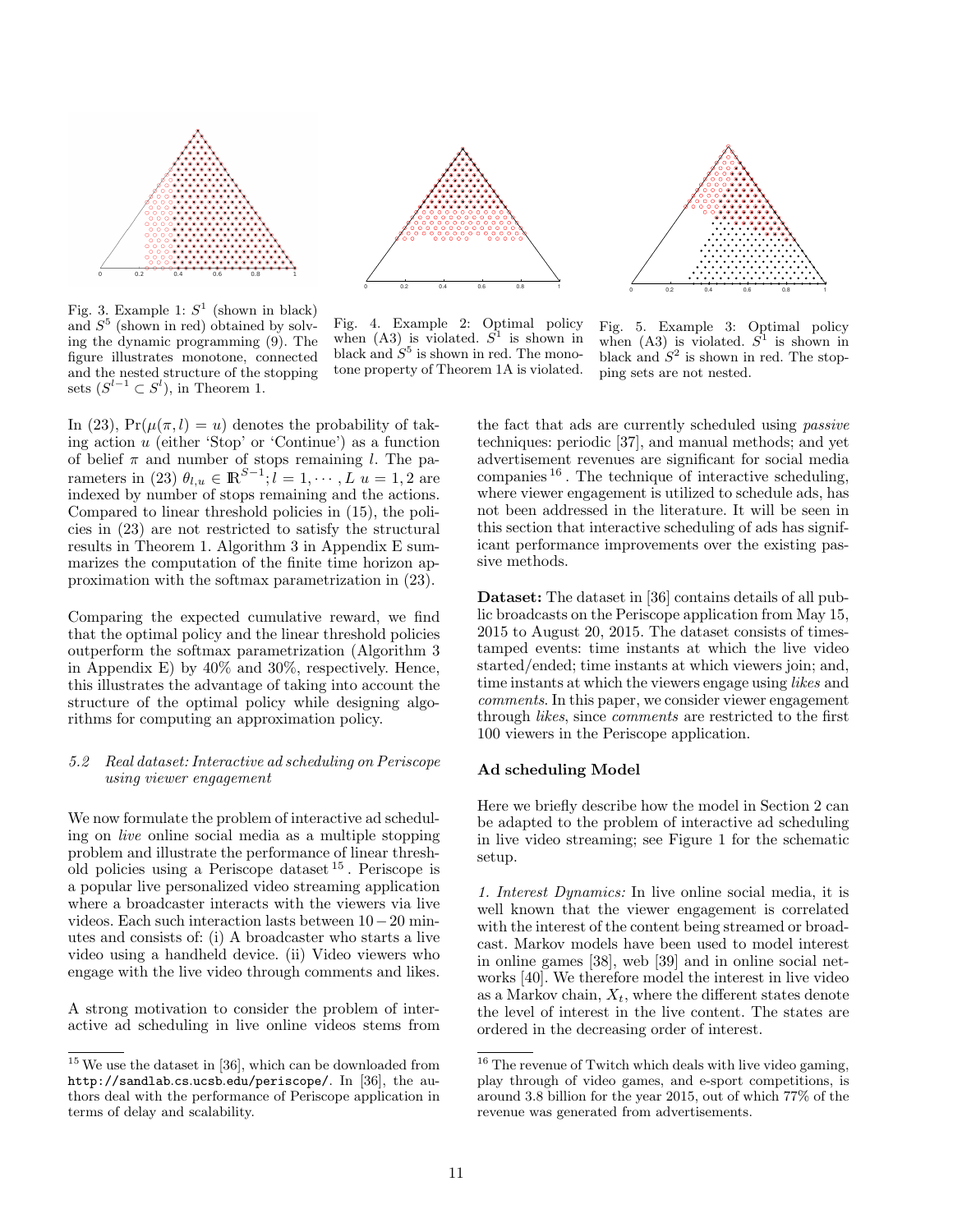Homogeneous Assumption: Periscope utilizes the Twitter network to link broadcasters with the viewers and hence shares many of the properties of the Twitter social network. Different sessions of a broadcaster, therefore, tend to follow similar statistics due to the effects of social selection and peer influence [41]. It was shown in [42] that live sessions on live online gaming platforms can be viewed as communities and communities in online social media have similar information consumption patterns [43]. We therefore model the interest dynamics as a time homogeneous Markov chain having a transition matrix P.

2. Engagement Dynamics: The interest in the video,  $X_t$ , cannot be measured directly by the broadcaster and has to be inferred from the viewer engagement, denoted by  $Y_t$ . Since the viewer engagement measures the number of likes in a given time interval, we model it using a Markov modulated Poisson distribution. Denote the rate of the Poisson observation process when the interest is in state i by  $g_i$ . The observation probability in  $(2)$  can be obtained using  $B(i, j) = \frac{g_i^j \exp(-g_i)}{j!}$  $\frac{\beta(-g_i)}{j!}$ . 3. Broadcaster Revenue: The ad revenue in online social media depends on the click rate (the probability that the ad will be clicked). In a recent research, Adobe Research [17](#page-11-0) concluded that video viewers are more likely to engage with an ad if they are interested in the content of the video that the ad is inserted into. The reward vector in Section 2.1 should capture the positive correlation that exists between interest in the videos and the click rate [44]. Since the information regarding the click rate and actual number of viewers are not available in the dataset, we choose the reward vector  $r$  to be a vector of decreasing elements, each being proportional to the reward in that state, such that (A3) is satisfied.

4. Broadcaster operation: The broadcaster wishes to schedule at most  $L$  ads at instants when the interest is high. Here, we choose <sup>[18](#page-11-1)</sup> the number of stops  $L = 5$ . At each discrete time, after receiving the observation  $Y_t$ , the broadcaster either stops and schedules an ad or continues with the live stream; see Figure 1. The ad scheduling model that we consider in this paper assumes that the interest in the content does not change with scheduling ads. This is a simplified model when the live video content is paused to allow for advertisements, as in Twitch. However, the model captures the in-video overlay ads that are popular in YouTube Live. In video overlay ads, the advertisement is shown in a portion of the screen (typically below). Here, it is safe to assume that the interest is not affected by ad-scheduling.

5. Broadcaster objective: The objective of the broadcaster is given by (4). It aims to schedule ads when the content is interesting, so as to elicit maximum number of clicks, thereby maximizing the expected revenue. In personalized live streaming applications like Periscope, the discount factor in (4) captures the "impatience" of live broadcaster in scheduling ads.

The above model and formulation correspond to a multiple stopping problem with  $L$  stops, as discussed in Section 2. In the next section, we describe how to estimate the model parameters from the data (viewer engagement  $Y_t$ ) for computing the linear threshold policies using Algorithm 1 in Section 4.

Estimation of parameters: The live video sessions in Periscope have a range of  $10 - 20$  minutes [36]. The viewer engagement information consists of a time series of likes obtained by sampling the timestamped likes at a 2-second interval. Sampling at a 2-second interval, each session provides 1000 data points. The model parameters  $P$  and  $B$  are computed using maximum likelihood estimation. Since the interest dynamics are time homogeneous, we utilize data from multiple sessions to estimate the parameters  $P$  and  $B$ . The model was validated using the QQ-plot (see Figure 6) of normal pseudoresiduals [45, Section 6.1]. The estimated value of the transition matrix  $P$  and the state dependent mean  $q$  of a popular live session are given as:

$$
P = \begin{bmatrix} 0.733 & 0.266 & 0.000 & 0.000 \\ 0.081 & 0.718 & 0.201 & 0.000 \\ 0.000 & 0.214 & 0.670 & 0.116 \\ 0.000 & 0.000 & 0.222 & 0.778 \end{bmatrix},
$$
\n
$$
g = \begin{bmatrix} 38 & 21 & 10 & 1 \end{bmatrix}.
$$
\n(24)

The model order dimension was estimated using the penalized likelihood criterion; specifically Table 2 shows the model order selection using the Bayesian information criterion (BIC). The likelihood values in Table 2 were obtained using an Expectation-Maximization (EM) algorithm [45]. In Table 2 that  $S = 4$  has the lowest BIC value.

The reward vector was chosen as  $r = \begin{bmatrix} 4 & 3 & 2 & 1 \end{bmatrix}$ , and satisfies (A3) for  $\rho \in [0, 1]$ .

#### 5.2.1 Multiple ad scheduling: Performance results

We now compare the linear threshold scheduling policies (obtained from Algorithm 1) with two existing schemes:

<span id="page-11-1"></span><span id="page-11-0"></span> $^{17}\rm\, https://gigaom.com/2012/04/16/adobe-ad-research/$  $^{17}\rm\, https://gigaom.com/2012/04/16/adobe-ad-research/$ <sup>18</sup> Most of the popular Periscope sessions last  $15 - 30$  mins. Broadcast television usually average 13.5 mins per hour of advertisement or approximately one ad every 5 mins. Hence, we choose the number of advertisements  $L = 5$ .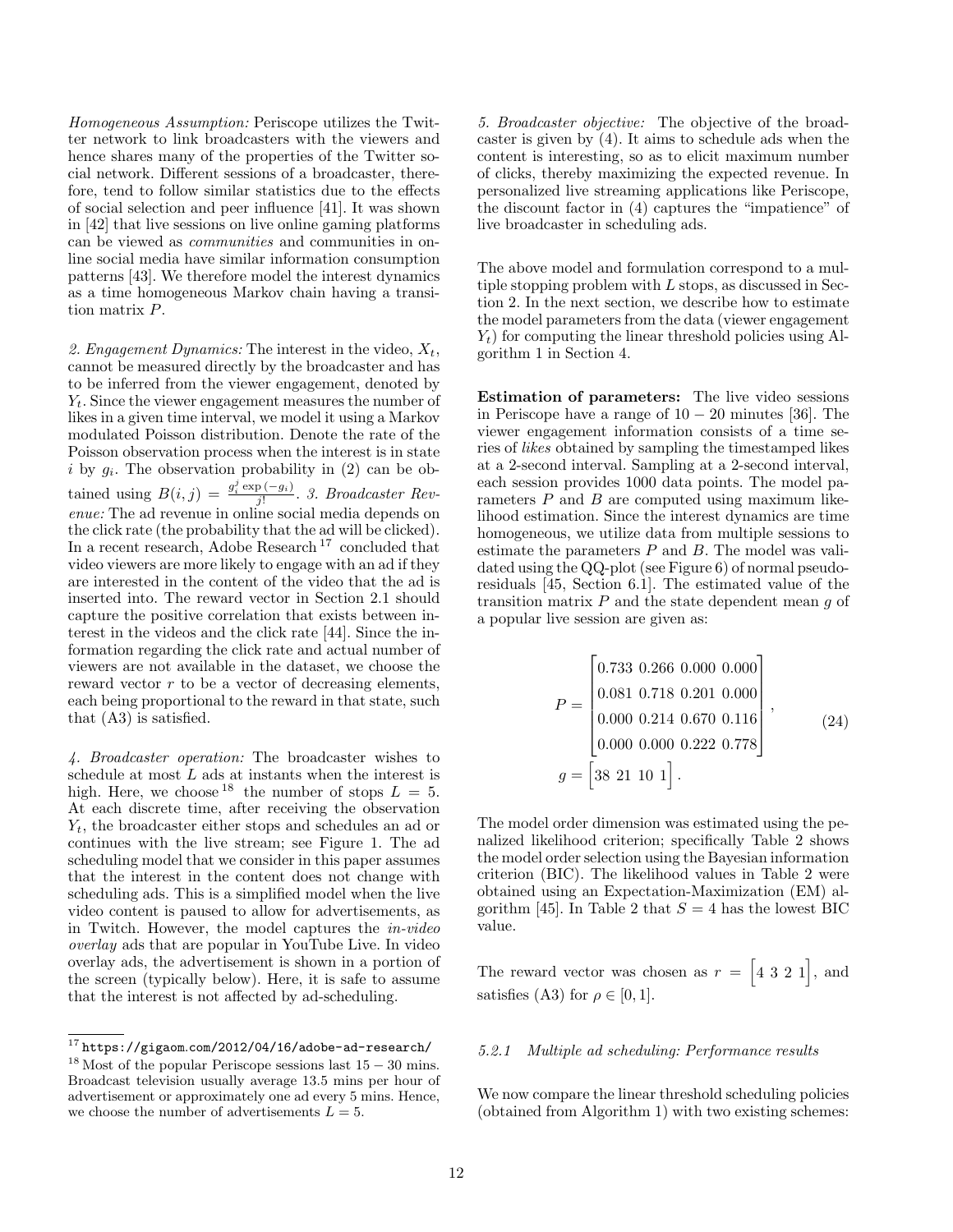#### Table 2

BIC model order selection for the popular live session. The maximum likelihood estimated parameters are given in (24). The BIC criteria was run for  $S$  varying from  $2 - 12$  (only values for  $2 - 6$  are shown below). It can be seen that  $S = 4$ has the lowest BIC value.

| S              | $-\log(\mathscr{L})$ | $BIC = -2 \log(\mathcal{L}) + n \log(N)$ |
|----------------|----------------------|------------------------------------------|
| $\mathfrak{D}$ | $-4707.254$          | 9535.053                                 |
| 3              | $-4190.652$          | 8601.122                                 |
| 4              | $-3969.955$          | 8287.364                                 |
| 5              | $-3951.155$          | 8405.764                                 |
| 6              | $-3887.453$          | 8462.725                                 |

 $\bullet$   $\mathscr L$  denotes the likelihood value.

- *n* denotes the number of parameters:  $n = S^2 + S 1$ .
- *N* denotes the number of observations. Here,  $N = 10^4$ .



Fig. 6. The maximum likelihood estimated parameters are given in (24). The QQ-plot is used for validating the goodness of fit. The linearity of the points suggest that the estimated parameters in (24) are a good fit.

- (1) Periodic: Here, the broadcaster stops periodically to advertise. Twitch [19](#page-12-0) , for example, uses periodic ad scheduling [37]. Periodic advertisement scheduling is also widely used for pre-recorded videos on social media platforms like YouTube.
- (2) Heuristic: Here, the broadcaster solves a classical single stopping problem at each stop. The scheduler re-initializes and solves for  $L = 1$  in Section 2 at each stop.

Performance Results: It was seen that the optimal linear threshold policies outperforms conventional periodic scheduling by 25% and the heuristic scheduling by 10%. The periodic scheme performs poorly because it does not take into account the viewer engagement or the interest in the content while scheduling ads. The multiple stopping policy, in comparison to the heuristic scheme, takes into account the fact that L-ads need to be scheduled and hence, is optimal.

#### 5.3 Large state space models & Comparison with SAR-SOP

To illustrate the application on large state space models, we present a numerical example using synthetic data.

POMDP parameters: We consider a Markov chain with 25 states. The transition matrix and observation distribution are generated as discussed in [30]. In order for the transition matrix  $P$  satisfy the TP2 assumption in  $(A1)$ , we use the following approach: First construct a 5-state transition matrix  $A = \exp(Qt)$ , where Q is a tridiagonal generator matrix (off-diagonal entries are non-negative and row sums to 0) and  $t > 0$ . Since Kronecker product preserves TP2 structure, we let  $P = A \otimes A$ . The observation distribution  $B$ , containing 25 observations satisfying (A2) is similarly generated. The reward vector is chosen as follows:  $r = [25, 24, \dots, 1]$ . The number of stops is  $L = 5$ .

Because of the large state space dimension, computing the optimal policy using dynamic programming is intractable. We compare linear threshold policies (obtained through Algorithm 1), the heuristic policy and periodic policy (described in the Section 5.2), in terms of the expected cumulative reward by each of the policy. Also, we compare the linear threshold policy against the state-of-the-art solver for POMDP: SARSOP (an approximate POMDP planning algorithm) [46].

Table 3 shows the normalized cumulative reward by each of the policies. The expected reward was calculated using 1000 independent Monte Carlo simulations. From Table 3 we observe the following:

- (1) The linear threshold policy and heuristic policy outperforms periodic scheduling by a factor of 2.
- (2) The linear threshold policy outperforms the heuristic policy by 12%.
- (3) The linear threshold policy has a performance drop of 9% compared to the solution obtained using SARSOP. This can be attributed to the linear hyperplane approximation to the threshold curve compared to the SARSOP solution where the number of linear segments is exponential in the number of states and observations.

Although the linear threshold policies have a slight performance drop compared to SARSOP, it has two significant advantages:

(1) The policy (the linear threshold vectors corresponding to each stop) is easy to implement [20](#page-12-1) .

<span id="page-12-0"></span><sup>&</sup>lt;sup>19</sup> Twitch is a video platform that focuses primarily on video gaming. In 2015, Twitch had more than 1.5 million broadcasters and 100 million visitors per month

<span id="page-12-1"></span><sup>20</sup> The SARSOP policy has approximately 4e4 linear segments.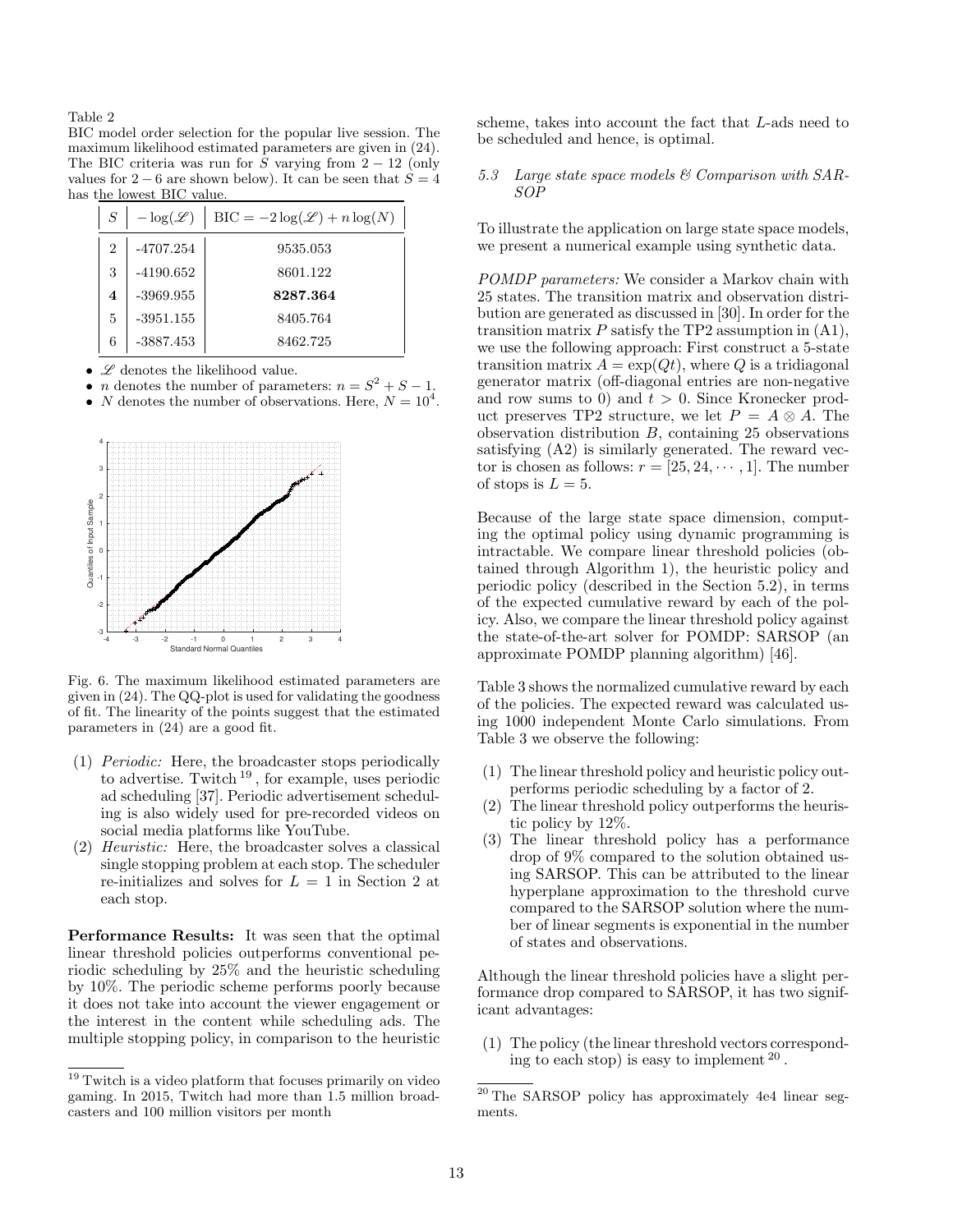(2) Computing the linear threshold approximation is computationally cheaper compared to SARSOP algorithm. It can be noted from Table 3 that Algorithm 1 is computationally cheaper by a factor of 10.

| Algorithm        | Cumulative Reward $#Computations$ |         |
|------------------|-----------------------------------|---------|
| <b>SARSOP</b>    |                                   | 18e12   |
| Linear Threshold | 0.91                              | 1.25e11 |
| Heuristic        | 0.79                              | 1.25e11 |
| Periodic         | 0.35                              |         |

Table 3

Comparison of the expected cumulative reward (Normalized w.r.t SARSOP) and number of computations by various algorithm. The linear threshold policies have a performance drop of 9% compared to the solution obtained using SAR-SOP and outperforms the heuristic policy by 12%.

SARSOP solution computed using a 2.5 GHz CPU running for 2 hours. The calculation assumes a floating point operation every CPU cycle. Algorithm 1, for obtaining linear threshold policies, was run with finite horizon  $N = 1000$ .

For the multiple stopping problem, Table 3 shows that linear threshold policies that exploit the structure of the optimal policy perform nearly as well as the optimal policy computed via a general purpose approximate POMDP solver, with a magnitude lower computational cost.

#### 6 Conclusion

We presented four main results regarding the multiple stopping time problem.

(i) The optimal policy was shown to be monotone with respect to a specialized monotone likelihood ratio order on lines (under reasonable conditions). Therefore the optimal policy was characterized by multiple threshold curves on the belief space and the optimal stopping sets satisfied a nested property (Theorem 1).

(ii) The cumulative reward was shown to be monotone with respect to the copositive ordering of the transition matrix (Theorem 2).

(iii) Necessary and sufficient conditions were given for linear threshold policies to satisfy the MLR increasing condition for the optimal policy (Theorem 3 and Theorem 4). We then gave a stochastic gradient algorithm (Algorithm 1) to estimate the linear threshold policies. (iv) Finally, the linear scheduling policy was illustrated on a real data set involving interactive advertising in live social media videos.

Extension of the current work could involve developing upper and lower myopic bounds to the optimal policy as in [47], optimizing the ad length, and constraints on ad placement in the advertisement scheduling problem.

#### Appendix A Preliminaries and Definitions

Theorem 1 require concepts in stochastic dominance [48] and submodularity [49].

#### A.1 First-order and MLR stochastic dominance

In order to compare belief states, we will use the monotone likelihood ratio (MLR) stochastic ordering and a specialized version of the MLR order restricted to lines in the simplex. The MLR stochastic order is useful since it is preserved under conditional expectations.

Definition 1 (MLR ordering) Let  $\pi_1, \pi_2 \in \Pi$  be two belief state vectors. Then,  $\pi_1$  is greater than  $\pi_2$  with respect to Monotone Likelihood Ratio (MLR) ordering– denoted as  $\pi_1 \geq_r \pi_2$ , if

$$
\pi_1(j)\pi_2(i) \le \pi_2(j)\pi_1(i), \ i < j, \ i, j \in \{1, \dots, S\} \ (A.1)
$$

#### Definition 2 (First order stochastic dominance)

Let  $\pi_1, \pi_2 \in \Pi$  be two belief state vectors. Then,  $\pi_1$ is greater than  $\pi_2$  with respect to first-order stochastic dominance–denoted as  $\pi_1 \geq_s \pi_2$ , if

$$
\sum_{i=j}^{S} \pi_1(i) \le \sum_{i=j}^{S} \pi_2(i) \quad \forall j \in \{1, 2, \cdots, S\}.
$$
 (A.2)

Result [8]:

- i)  $\pi_1, \pi_2 \in \Pi$ . Then,  $\pi_1 \geq_r \pi_2$  implies  $\pi_1 \geq_s \pi_2$ .
- ii)  $\pi_1 \geq_s \pi_2$  if and only if for any increasing function  $\phi(\cdot), \mathbb{E}_{\pi_1} \{\phi(x)\} \geq \mathbb{E}_{\pi_2} \{\phi(x)\}.$

For state-space dimension  $S = 2$ , MLR is a complete order and coincides with first-order stochastic dominance. For state-space dimension  $S > 2$  MLR is a partial order i.e.  $[\Pi, \geq_r]$  is a partially ordered set <sup>[21](#page-13-0)</sup> since it is not always possible to order any two belief states. However, on line segments in the simplex defined below, MLR is a total ordering.

Define the sub simplex  $\mathcal{H}_i$ ;  $i = 1, S$  as:

$$
\mathcal{H}_i = \{ \bar{\pi} : \bar{\pi} \in \Pi \text{ and } \bar{\pi}(i) = 0 \}.
$$
 (A.3)

Figure 2 illustrates  $\mathcal{H}_1$  for  $S = 3$ . Consider two types of lines,  $\mathcal{L}(e_i, \bar{\pi})$ ;  $i = 1, S$ , where  $e_i$  is the unit indicator vector with 1 in the i position and 0 elsewhere, as follows:

<span id="page-13-0"></span><sup>&</sup>lt;sup>21</sup> A **partially ordered set** is a set  $X$  on which there is a binary relation  $\preccurlyeq$  that is reflexive, antisymmetric, and transitive.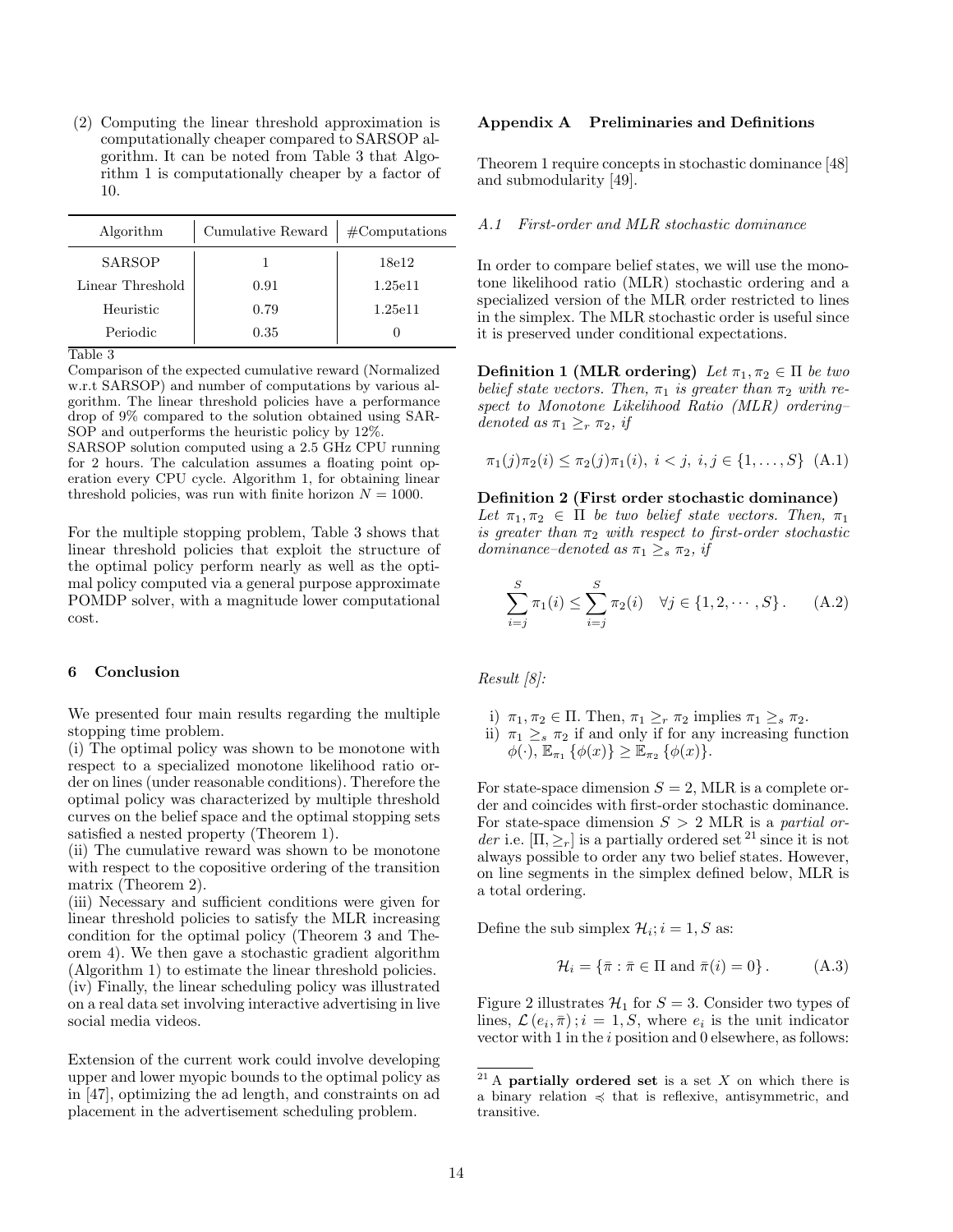For any  $\bar{\pi} \in \mathcal{H}_i$ , construct the line  $\mathcal{L}(e_i, \bar{\pi})$  that connects  $\bar{\pi}$  to  $e_i$  as below:

$$
\mathcal{L}(e_i, \bar{\pi}) = \{ \pi \in \Pi : \pi = (1 - \gamma) \bar{\pi} + \gamma e_1, 0 \le \gamma \le 1 \}, \bar{\pi} \in \mathcal{H}_1
$$
\n(A.4)

\nWith an abuse of notation, we denote  $\mathcal{L}(e_i, \bar{\pi})$  by  $\mathcal{L}(e_i)$ .

Figure 2 illustrates the definition of  $\mathcal{L}(e_1)$ .

Definition 3 (MLR ordering on lines)  $\pi_1$  is greater than  $\pi_2$  with respect to MLR ordering on the lines  $\mathcal{L}(e_i)$ , denoted as  $\pi_1 \geq_{\mathcal{L}_i} \pi_2$ , if  $\pi_1, \pi_2 \in \mathcal{L}(e_i)$ , for some  $\bar{\pi} \in \mathcal{H}_i$ and  $\pi_1 \geq_r \pi_2$ .

**Remark 4 ([8])** For  $i = 1, S, \pi_1 \geq_{\mathcal{L}_i} \pi_2$  is equivalent to  $\pi_j = \varepsilon_j e_i + (1 - \varepsilon_j)\overline{\pi}$ , for some  $\overline{\pi} \in \mathcal{H}_i$  and  $\varepsilon_1 \geq \varepsilon_2$ .

Discussion: The MLR ordering on lines is a complete order, i.e. it forms a *chain*, i.e. all elements  $\pi_1, \pi_2 \in \mathcal{L}(e_i)$ are comparable, i.e. either  $\pi_1 \geq_{\mathcal{L}_i} \pi_2$  or  $\pi_2 \geq_{\mathcal{L}_i} \pi_1$ . To see why this is the case, if  $\pi_1 \geq_{\mathcal{L}_1} \pi_2$ , then from the definition of MLR dominance, the element wise ratio  $\frac{\pi_1}{\pi_2}(i)$  should be decreasing in i. It is easy to see that

$$
\frac{\pi_1}{\pi_2}(i) = \begin{cases} \frac{\varepsilon_1}{\varepsilon_2} & i = 1\\ \frac{1 - \varepsilon_1}{1 - \varepsilon_2} & i \neq 1 \end{cases} . \tag{A.5}
$$

Hence, if  $\varepsilon_1 \geq \varepsilon_2$  then  $\pi_1 \geq \varepsilon_i$   $\pi_2$ . Hence, the MLR ordering of probability vectors  $\pi_1$  and  $\pi_2$  reduces to the scalar ordering of  $\varepsilon_1$  and  $\varepsilon_2$ , which is fully ordered. Similar argument holds when  $\pi_1, \pi_2 \in \mathcal{L}(e_S, \overline{\pi})$ . The intuition for why it only works for  $\mathcal{L}(e_1, \bar{\pi})$  and  $\mathcal{L}(e_S, \bar{\pi})$  is that the trick only works when  $\frac{\varepsilon_1}{\varepsilon_2}$  is at either end, i.e. either when  $i = 1$  or  $i = S$ . The complete order on  $\mathcal{L}(e_i, \overline{\pi}); i = 1, S$ allows us to give a threshold characterization of the optimal policy on the belief space.

Definition 4 (TP2) A stochastic matrix, A is Totally Positive of order 2 (TP2), if all the second order minors are non-negative i.e. the determinants

$$
\begin{vmatrix} a_{i_1j_1} & a_{i_1j_2} \\ a_{i_2j_1} & a_{i_2j_2} \end{vmatrix} \ge 0, \forall i_2 \ge i_1, j_2 \ge j_1
$$
 (A.6)

Equivalently, for any row index i,  $A_{i,j}/A_{i+1,j}$  is increasing in j. For a continuous distribution, let  $A_{(i)}$  denote the probability density while the Markov chain is in state *i*. Then A being TP2 is equivalent to  $\frac{A_{(j)}(x)}{A_{(j)}(x)}$  $\frac{A_{(j)}(x)}{A_{(i)}(x)}$  being a

non-decreasing function of x.

An important consequence of assumption (A1) and (A2) is the following theorem, which state that the filter  $T(\pi, y)$  in (7) preserves MLR dominance.

**Theorem 5 ([8])** If the transition matrix,  $P$ , and the observation matrix,  $B$ , satisfies the condition in  $(A1)$ and (A2), then

• For  $\pi_1 \geq_r \pi_2$ , the filter satisfies  $T(\pi_1, \cdot) \geq_r T(\pi_2, \cdot)$ . • For  $\pi_1 \geq_r \pi_2$ ,  $\sigma(\pi_1, \cdot) \geq_s \sigma(\pi_2, \cdot)$ 

To prove the structural result, we show that the  $Q(\pi, l, u)$ in (9) is submodular on the lines  $\mathcal{L}(e_i); i = 1, S$  with respect to the MLR order  $\geq_{\mathcal{L}_i}$ .

**Definition 5 (Submodular function)** A function  $f$ :  $\mathcal{L}(e_i) \times \{1,2\} \rightarrow \mathbb{R}$  is submodular if :

$$
f(\pi, u) - f(\pi, \bar{u}) \le f(\bar{\pi}, u) - f(\bar{\pi}, \bar{u}); u \ge \bar{u}, \pi \ge \mathcal{L}_i \bar{\pi} \quad (A.7)
$$

**Theorem 6 ([49])** If  $f(\pi, u)$  is submodular, then there exists a  $u^*(\pi) = \arg \max f(\pi, u)$  that is decreasing in  $\pi$ .  $u \in U$ 

#### Appendix B Value Iteration

The value iteration algorithm is a successive approximation approach for solving Bellman's equation (9). However, in this paper, we use the value iteration algorithm in a mathematical induction proof; and not as a numerical algorithm. For iterations  $k = 0, 1, \ldots$ ,

$$
V_{k+1}(\pi, l) = \max_{u \in \{1, 2\}} Q_{k+1}(\pi, l, u),
$$
 (B.1)

$$
\mu_{k+1}(\pi, l) = \underset{u \in \{1, 2\}}{\text{arg max}} Q_{k+1}(\pi, l, u), \tag{B.2}
$$

where

$$
Q_{k+1}(\pi, l, 1) = r'\pi + \rho \sum_{y} V_k(T(\pi, y), l - 1)\sigma(\pi, y),
$$
\n(B.3)\n
$$
Q_{k+1}(\pi, l, 2) = \rho \sum_{y} V_k(T(\pi, y), l)\sigma(\pi, y),
$$
\n(B.4)

$$
Q_{k+1}(\pi, l, 2) = \rho \sum_{y} V_k(T(\pi, y), l)\sigma(\pi, y), \quad (B.4)
$$

with  $V_0(\pi, l)$  initialized arbitrarily. Define  $W_k(\pi, l)$  as

$$
W_k(\pi, l) \triangleq V_k(\pi, l) - V_k(\pi, l-1). \tag{B.5}
$$

The stopping and continue sets (at each iteration  $k$ ) when  $l$  stops are remaining is defined as follows:

$$
S_{k+1}^l = \{\pi | r'\pi \ge \rho \sum_y W_k(T(\pi, y), l)\sigma(\pi, y)\},
$$
  

$$
C_{k+1}^l = \{\pi | r'\pi < \rho \sum_y W_k(T(\pi, y), l)\sigma(\pi, y)\}.
$$
 (B.6)

The optimal stationary policy  $\mu^*(\pi, l)$  is given by

$$
\mu^*(\pi, l) = \lim_{k \to \infty} \mu_k(\pi, l). \tag{B.7}
$$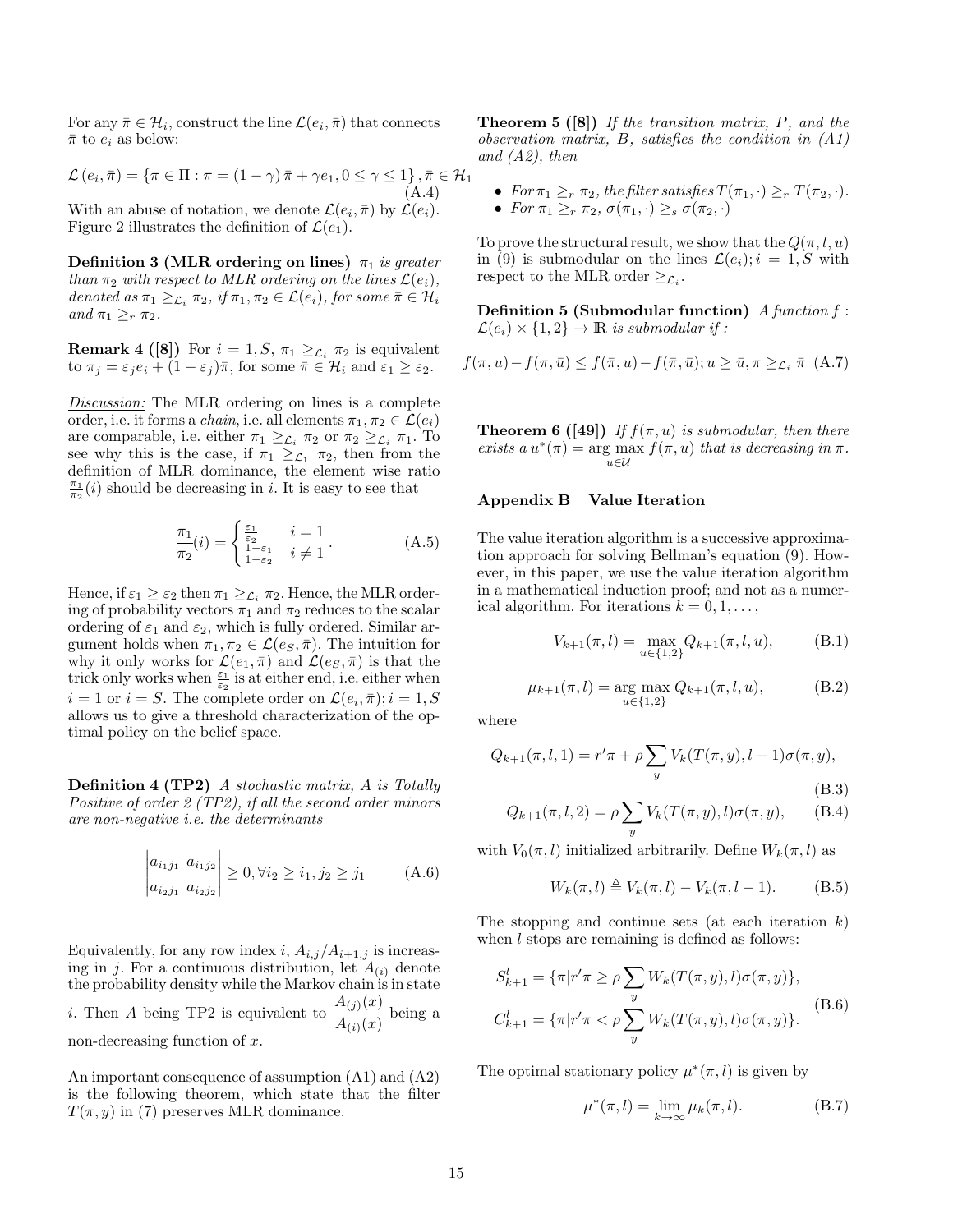Correspondingly, the stationary stopping and continue sets in (10) and (11) are given by

$$
S^{l} = \lim_{k \to \infty} S^{l}_{k}, \quad C^{l} = \lim_{k \to \infty} C^{l}_{k}.
$$
 (B.8)

The value function,  $V_k(\pi, l)$  in (B.1), can be rewritten, using  $(B.6)$ , as follows:

$$
V_k(\pi, l) = \left(r'\pi + \rho \sum_y V_{k-1}(T(\pi, y), l-1)\sigma(\pi, y)\right) \mathcal{I}_{S_k^l}
$$

$$
+ \left(\rho \sum_y V_{k-1}(T(\pi, y), l)\sigma(\pi, y)\right) \mathcal{I}_{C_k^l}, \quad (B.9)
$$

where  $\mathcal{I}_{C_k^l}$  and  $\mathcal{I}_{S_k^l}$  are indicator functions on the continue and stopping sets respectively, for each iteration  $k$ .

Assume  $S_k^{l-1} \subset S_k^l$  (see Theorem 9) and substituting (B.9) in the definition of  $W_k(\pi, l)$  in (B.5),

$$
W_k(\pi, l) = \left(\rho \sum_y W_{k-1}(T(\pi, y), l)\sigma(\pi, y)\right) \mathcal{I}_{C_k^l}(\pi) + r'\pi \mathcal{I}_{C_k^{l-1} \cap S_k^l}(\pi) \qquad (B.10) + \left(\rho \sum_y W_{k-1}(T(\pi, y), l-1)\sigma(\pi, y)\right) \mathcal{I}_{S_k^{l-1}}(\pi).
$$

In order to prove the main theorem (Theorem 1), we require the following results, proofs of which are provided in Appendix C.

**Theorem 7**  $V_k(\pi, l)$  is increasing in  $\pi$ .

**Theorem 8**  $W_k(\pi, l)$  is decreasing in l.

Theorem 9  $S_{k+1}^l \supset S_{k+1}^{l-1}$ 

#### Appendix C Proof of Theorems 1 and 2

We prove Theorem 7, Theorem 8 and Theorem 9 using induction and assume that the theorems hold for all values less than k.

#### C.1 Proof of Theorem 7

Recall from (B.1),

$$
V_k(\pi, l) = \max_{u \in \{1, 2\}} Q_k(\pi, l, u),
$$

To prove Theorem 7, we show  $Q_k(\pi, l, u)$  is MLR increasing in  $\pi$  for  $u = \{1, 2\}.$ 

Recall from (B.3),

$$
Q_k(\pi, l, 1) = r'\pi + \rho \sum_{y} V_{k-1}(T(\pi, y), l-1)\sigma(\pi, y),
$$

Using Theorem 5 and the induction hypothesis, the term  $\sum_{y} V_{k-1}(T(\pi, y), l-1)\sigma(\pi, y)$  is MLR increasing in  $\pi$ . From Assumption (A3),  $r'$   $\pi$  is MLR increasing in  $\pi$ . The proof for  $Q_k(\pi, l, 2)$  MLR increasing in  $\pi$  is similar and is omitted. Hence,  $V_k(\pi, l)$  is MLR increasing in  $\pi$ .

## C.2 Proof of Theorem 8

The proof follows by induction. Recall from (B.10), we have

$$
W_k(\pi, l-1) = \sum_y W_{k-1}(T(\pi, y), l-1)\sigma(\pi, y)\mathcal{I}_{C_k^{l-1}}(\pi) +
$$
  

$$
r'\pi \mathcal{I}_{C_k^{l-2}\cap S_k^{l-1}}(\pi) +
$$
  

$$
\sum_y W_{k-1}(T(\pi, y), l-2)\sigma(\pi, y)\mathcal{I}_{S_k^{l-2}}(\pi)
$$
 (C.1)

Hence, we compare  $W_k(\pi, l)$  and  $W_k(\pi, l-1)$  in the following 4 regions:

a.) 
$$
S_k^{l-2}
$$
:  $W_k(\pi, l) - W_k(\pi, l-1) =$   

$$
\sum_y (W_{k-1}(T(\pi, y), l-1) - W_{k-1}(T(\pi, y), l-2))\sigma(\pi, y),
$$

which is non-negative by the induction assumption. b.)  $C_k^{l-2} \cap S_k^{l-1} : W_k(\pi, l) - W_k(\pi, l-1) =$ 

$$
\sum_{y} W_{k-1}(T(\pi, y), l-1)\sigma(\pi, y) - r'\pi,
$$

which is non-negative since  $\pi \in S_k^{l-1}$ . c.)  $C_k^{l-1} \cap S_k^l : W_k(\pi, l) - W_k(\pi, l-1) =$ 

$$
r'\pi - \sum_{y} W_{k-1}(T(\pi, y), l-1)\sigma(\pi, y),
$$

which is non-negative since  $\pi \in C_k^{l-1}$ . d.)  $C_k^l: W_k(\pi, l) - W_k(\pi, l-1) =$ 

$$
\sum_{y} (W_{k-1}(T(\pi, y), l) - W_{k-1}(T(\pi, y), l-1)) \sigma(\pi, y),
$$

which is non-negative by the induction assumption.

#### C.3 Proof of Theorem 9

If  $\pi \in S_k^{l-1}$ , then  $r' \pi \ge \sum_y W_{k-1}(T(\pi, y), l-1) \sigma(\pi, y)$ . By Theorem 8,  $r' \pi \geq \sum_{y} W_{k-1}(T(\pi, y), l) \sigma(\pi, y)$ . Hence  $\pi \in S_k^l$ .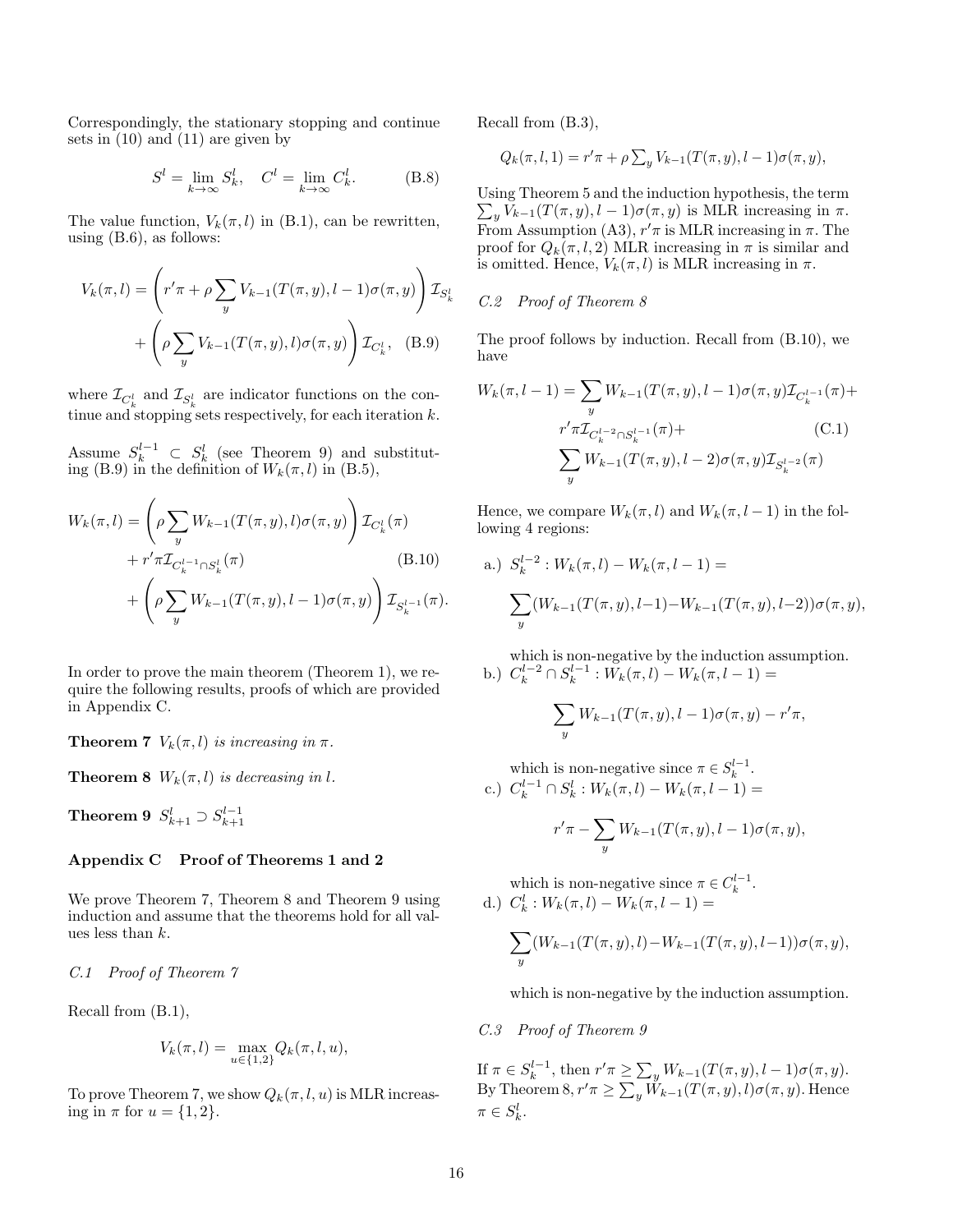## C.4 Proof of Theorem 1

Existence of optimal policy: In order to show the existence of a threshold policy of  $\mathcal{L}(e_1)$ , we need to show that  $Q_{k+1}(\pi, l, 2) - Q_{k+1}(\pi, l, 1)$  is submodular in  $\pi \in$  $\mathcal{L}(e_1)$ . Since,

$$
Q_{k+1}(\pi, l, 2) - Q_{k+1}(\pi, l, 1) = \rho \sum_{y} W_k(T(\pi, y), l) \sigma(\pi, y) - r
$$

We need to show that  $\rho \sum_{y} W_k(T(\pi, y), l) \sigma(\pi, y) - r' \pi$ is MLR decreasing in  $\pi$ .

$$
\rho \sum_{y} W_k(T(\pi, y), l) \sigma(\pi, y) - r'\pi
$$
\n(C.2)  
\n
$$
= \sum_{y} (\rho W_k(T(\pi, y), l) - r'\pi) \sigma(\pi, y)
$$
\n
$$
= \sum_{y} ((\rho W_k(T(\pi, y), l) - \rho r'T(\pi, y)))
$$
\n
$$
- (r'\pi - \rho r'T(\pi, y))) \sigma(\pi, y)
$$
\n
$$
= \rho \sum_{y} (W_k(T(\pi, y), l) - r'T(\pi, y)) \sigma(\pi, y)
$$
\n
$$
- r'(I - \rho P')\pi
$$
\n(C.3)

The term  $-r'(I - \rho P')\pi$  in (C.3) is MLR decreasing in  $\pi$  due to our assumption. Hence, to show that  $\rho \sum_{y} W_k(T(\pi, y), l) \sigma(\pi, y) - r' \pi$  is MLR decreasing in  $\pi$  it is sufficient to show that  $W_k(\pi, l) - r'\pi$  is MLR decreasing in  $\pi$ . Define,

$$
\bar{W}_k(\pi, l) \triangleq W_k(\pi, l) - r'\pi \tag{C.4}
$$

Now,  $\bar{W}_k(\pi, l) =$ 

$$
\left(\sum_{y} \rho\left((\bar{W}_{k-1}(T(\pi, y), l) + r'T(\pi, y)) - r'\pi\right)\sigma(\pi, y)\right) \mathcal{I}_{C_k^l}(\pi) +
$$
\n
$$
\left(\sum_{y} \rho\left((\bar{W}_{k-1}(T(\pi, y), l-1) + r'T(\pi, y)) - r'\pi\right)\sigma(\pi, y)\right) \mathcal{I}_{S_k^l}(\pi)
$$
\n
$$
= \left(\sum_{y} \left(\rho \bar{W}_{k-1}(T(\pi, y), l)\sigma(\pi, y)\right) - r'(I - \rho P)'\pi\right) \mathcal{I}_{C_k^l}(\pi) +
$$
\n
$$
\left(\sum_{y} \left(\rho \bar{W}_{k-1}(T(\pi, y), l-1)\sigma(\pi, y)\right) - r'(I - \rho P)'\pi\right) \mathcal{I}_{S_k^l}(\pi)
$$
\n(C.5)

We prove using induction that  $\bar{W}_k(\pi, l)$  is MLR decreasing in  $\pi$ , using the recursive relation over k in (C.5).

For  $k = 0$ ,  $\bar{W}_0(\pi, l) = W_0(\pi, l) - r'\pi = V_0(\pi, l) - V_0(\pi, l - 1) - r'\pi$ (C.6)

The initial conditions of the value iteration algorithm can be chosen such that  $\bar{W}_0(\pi, l)$  in (C.6) is decreasing in  $\pi$ . A suitable choice of the initial conditions is given below:

$$
V_0(\pi, l) = r' \left(\sum_{j=0}^{l-1} \rho^j P^j\right)' \pi.
$$
 (C.7)

 $\pi$  reward if we stop l times successively starting at belief  $\pi$ . The intuition behind the initial conditions in (C.7) is that the value function,  $V_0(\pi, l)$  gives the expected total

Next, we show that  $\overline{W}_k(\pi, l)$  is MLR decreasing in  $\pi$ , if  $\overline{W}_{k-1}(\pi, l)$  is MLR decreasing in  $\pi$ . For  $\pi_1 \geq_r \pi_2$ , consider the following cases: (a)  $\pi_1, \pi_2 \in S_k^{l-1}$ , (b)  $\pi_1 \in$  $S_k^{l-1}$ , π<sub>2</sub> ∈  $C_k^{l-1} ∩ S_k^l$ , (c) π<sub>1</sub>, π<sub>2</sub> ∈  $C_k^{l-1} ∩ S_k^l$ , (d) π<sub>1</sub> ∈  $C_k^{l-1} \cap S_k^l, \pi_2 \in C_k^l, \text{ (e) } \pi_1, \pi_2 \in C_k^l, \text{ (f) } \pi_1 \in S_k^{l-1},$  $\pi_2^{\sigma} \in C_k^l$ . For cases (a), (c), (e),  $\bar{W}_k(\pi_1, l) \leq \bar{W}_k(\pi_2, l)$ by the induction assumption. For case (b)  $\bar{W}_k(\pi_1, l) \leq$  $\overline{W}_k(\pi_2, l)$ , since  $\pi_1 \in S_k^{l-1}$ . Case (d) is similar to case (b). For case (f),

$$
\bar{W}_k(\pi_1, l) - \bar{W}_k(\pi_2, l)
$$
\n
$$
= \left( \sum_y \left( \rho \bar{W}_{k-1}(T(\pi_1, y), l-1) \sigma(\pi_1, y) \right) - r'(I - \rho P)' \pi_1 \right)
$$
\n
$$
- \left( \sum_y \left( \rho \bar{W}_{k-1}(T(\pi_2, y), l) \sigma(\pi_2, y) \right) - r'(I - \rho P)' \pi_2 \right)
$$
\n
$$
\leq \rho \left( \sum_y \left( \left( \bar{W}_{k-1}(T(\pi_1, y), l-1) - \bar{W}_{k-1}(T(\pi_1, y), l) \right) \sigma(\pi_1, y) \right) \right)
$$
\n
$$
\leq 0,
$$

where the first inequality is due to induction hypothesis and the second inequality is due to Theorem 8. Hence, it is clear that  $\bar{W}_k(\pi, l)$  is decreasing in  $\pi$ , if  $\bar{W}_{k-1}(\pi, l)$ is decreasing in  $\pi$ , finishing the induction step.

Characterization of the switching curve  $\Gamma_l$ : For each  $\bar{\pi} \in \mathcal{H}$  construct the line segment  $\mathcal{L}(e_1, \bar{\pi})$ . The line segment can be described as  $(1 - \varepsilon)\overline{\pi} + \varepsilon e_1$ . On the line segment  $\mathcal{L}(e_1, \bar{\pi})$  all the belief states are MLR orderable. Since  $\mu^*(\pi, l)$  is monotone decreasing in  $\pi$ , for each l, we pick the largest  $\varepsilon$  such that  $\mu^*(\pi, l) = 1$ . The belief state,  $\pi^{\varepsilon^*, \bar{\pi}}$  is the threshold belief state, where  $\varepsilon^* = \inf \{\varepsilon \in$  $[0, 1] : \mu^*(\pi^{\varepsilon, \bar{\pi}}) = 1$ . Denote by  $\Gamma(\bar{\pi}) = \pi^{\varepsilon^*, \bar{\pi}}$ . The above construction implies that there is a unique threshold  $\Gamma(\bar{\pi})$  on  $\mathcal{L}(e_1, \bar{\pi})$ . The entire simplex can be covered by considering all pairs of lines  $\mathcal{L}(e_1, \bar{\pi}),$  for  $\bar{\pi} \in \mathcal{H}_1$ , i.e.  $\Pi = \bigcup_{\bar{\pi} \in \mathcal{H}} \mathcal{L}(e_1, \bar{\pi})$ . Combining, all points yield a unique threshold curve in Π given by  $\Gamma = \cup_{\bar{\pi} \in \mathcal{H}_1} \Gamma(\bar{\pi})$ .

**Connectedness of**  $S^l$ : Since  $e_1 \in S^l$  for all  $l$ , call  $S_a^l$ , the subset of  $S^l$  that contains  $e_1$ . Suppose  $S^l_b$  is the subset that was disconnected from  $S_a^l$ . Since every point on  $\Pi$ lies on the line segment  $\mathcal{L}(e_1, \bar{\pi})$ , for some  $\bar{\pi}$ , there exists a line segment starting from  $e_1 \in S_a^l$  that would leave the set  $S_a^l$ , pass through the set where action 2 is optimal and then intersect set  $S_b^l$ , where action 1 is optimal. But, this violates the requirement that the policy  $\mu^*(\pi, l)$  is monotone on  $\mathcal{L}(e_1, \bar{\pi})$ . Hence,  $S_a^l$  and  $S_b^l$  are connected.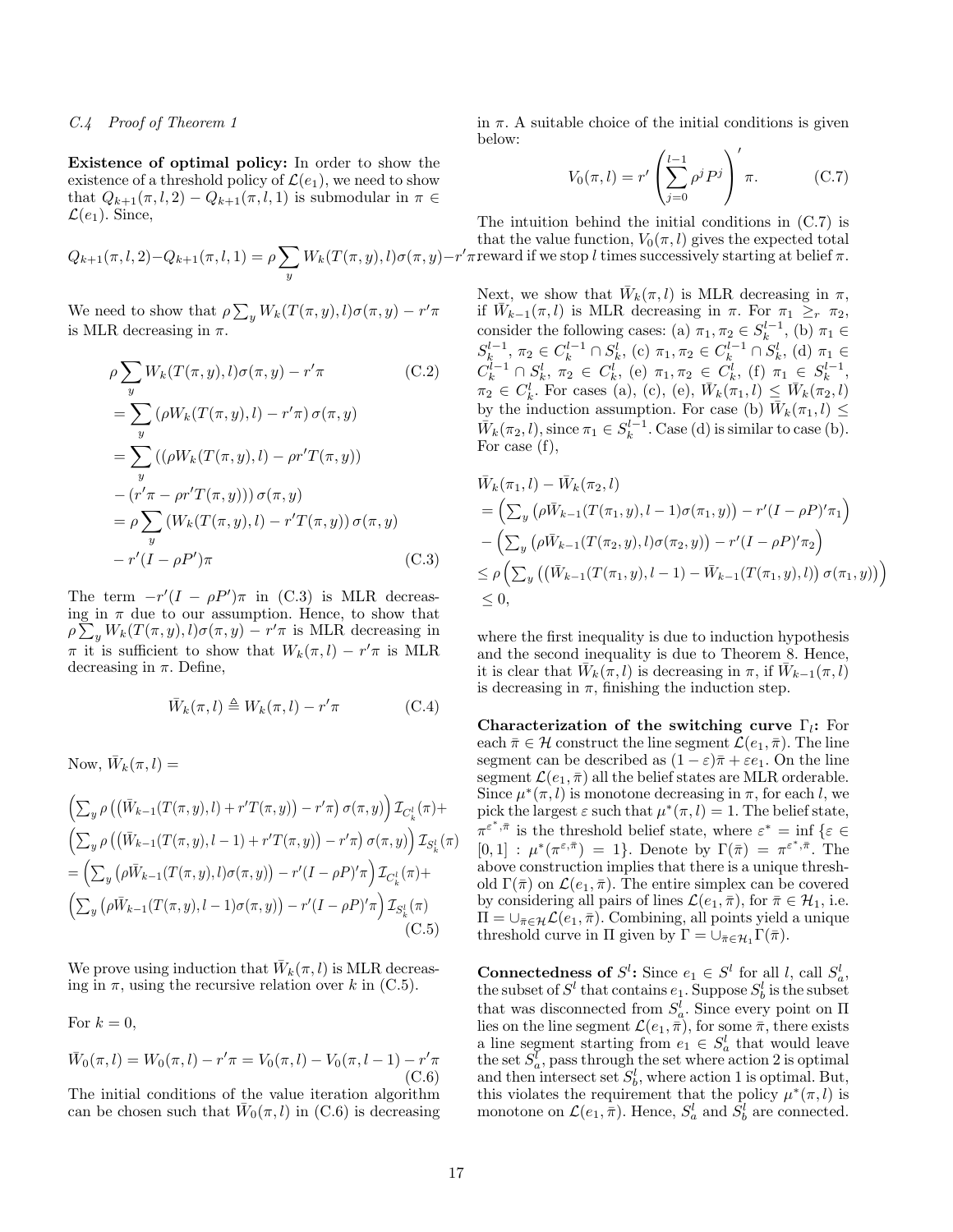**Connectedness of**  $C^l$ : Assume  $e_S \in C^l$ , otherwise  $C^l$ is empty and there is nothing to prove. Call the set that contains  $e_S$  as  $C_a^l$ . Suppose  $C_b^l \subset C^l$  is disconnected from  $C_a^l$ . Since every point in  $\Pi$  lies on the line segment  $\mathcal{L}(e_S, \bar{\pi})$ , for some  $\bar{\pi}$ , there exists a line starting from  $e_S \in C_a^l$  would leave set  $C_a^l$ , pass through the set where action 1 is optimal and then intersect the set  $C_b^l$ (where action 2 is optimal). But this violates the monotone property of  $\mu^*(\pi, l)$ .

Nested structure: The proof is straightforward from Theorem 9.

C.5 Copositive ordering and Proof of Theorem 2

Definition 6 (Copositive ordering) Given two  $S \times S$ transition matrices  $P$  and  $Q$ , we say that

 $P \prec Q$ 

if the sequence of  $S \times S$  matrices  $\Gamma^j$ ;  $j = 1, \cdots, S-1$  are:

$$
\pi'\Gamma^j\pi \ge 0, \quad \pi \in \Pi, \quad \text{for each } j,
$$

where each element of  $\Gamma^j$  is given by:

$$
\Gamma_{m,n}^j = \frac{1}{2} \left( \gamma_{m,n}^j + \gamma_{n,m}^j \right),
$$

and

$$
\gamma_{m,n}^j = P_{m,j} Q_{n,j+1} - P_{m,j+1} Q_{n,j}.
$$

A consequence of copositive ordering is the following theorem

Theorem 10 ([8, Theorem 10.6.1]) Suppose transition matrices P and P are constructed such that  $P \preceq$  $P \preceq \bar{P}$ . Then for any observation y and belief  $\pi \in \Pi$ , the filtering update  $T(\pi, y; P)^{22}$  $T(\pi, y; P)^{22}$  $T(\pi, y; P)^{22}$  in (7) satisfies

$$
T(\pi, y; \underline{P}) \leq_r T(\pi, y; P) \leq_r T(\pi, y; \overline{P}).
$$

## C.5.1 Proof of Theorem 2

We prove that dominance of the transition matrix (in terms of copositive ordering)  $P \succeq \overline{P}$  results in dominance of the rewards, i.e.  $V(\pi, l; P) \geq V(\pi, l; \overline{P})$ . The proof follows by induction. For  $n = 0$ ,  $V_n(\pi, l; P) \ge$  $V_n(\pi, l; \overline{P})$  by suitable initialization of the value iteration algorithm. Next, to prove the inductive step assume  $V_n(\pi, l; P) \geq V_n(\pi, l; \overline{P})$ . By the induction hypothesis and Theorem 10,

$$
V_n(T(\pi, y; \bar{P}), l; P) \ge V_n(T(\pi, y; \bar{P}), l; \bar{P})
$$
 (C.8)

By Theorem 7 under assumptions (A1) to (A3),  $V_n(\pi; P)$ and  $V_n(\pi; \overline{P})$  are MLR increasing in  $\pi$ . Hence,

$$
V_n(T(\pi, y; P), l; P) \ge V_n(T(\pi, y; \bar{P}), l; P)
$$
 (C.9)

Combining (C.8) and (C.9) gives  $V_n(T(\pi, y; P), l; P) \geq$  $V_n(T(\pi, y; \overline{P}), l; \overline{P}).$ 

Under Assumption (A1) to (A2) and Theorem 5 we have  $T(\pi, y; P)$  is MLR increasing in y. Hence,  $V_n(T(\pi, y; P), l; P)$  is MLR increasing in y. Under Assumption (A1) to (A2), since  $T(\pi, y; P) \geq_r T(\pi, y; P)$ implies  $\sigma(\pi, y; P) \geq_s \sigma(\pi, y; \overline{P})$  we have,

$$
r'\pi + \rho \sum_{y} V_n(T(\pi, y; P), l - 1)\sigma(\pi, y; P) \ge
$$
  

$$
r'\pi + \rho \sum_{y} V_n(T(\pi, y; \bar{P}), l - 1)\sigma(\pi, y; \bar{P})
$$
 (C.10)

and

$$
\rho \sum_{y} V_n(T(\pi, y; P), l) \sigma(\pi, y; P) \ge
$$
\n
$$
\rho \sum_{y} V_n(T(\pi, y; \bar{P}), l) \sigma(\pi, y; \bar{P})
$$
\n(C.11)

Maximizing both sides of equation (C.10) and (C.11) gives  $V_{n+1}(T(\pi, y; P), l; P) \geq V_{n+1}(T(\pi, y; \overline{P}), l; \overline{P}),$  finishing the induction step. Theorem 2 follows by substituting  $l = L$  in  $V(\pi, l; P) > V(\pi, l; \overline{P}).$ 

## C.6 Proof of Theorem 3

The proof of Theorem 3 is similar to the proof of Theorem 12.4.1 in [8]. Recall, that the linear threshold policies is given by:

$$
\mu_{\theta}(\pi, l) = \begin{cases} 1 & \text{if } \left[0 \ 1 \ \theta_l\right] \begin{bmatrix} \pi \\ -1 \end{bmatrix} \leq 0 \\ 2 & \text{else.} \end{cases}
$$

For any number of stops remaining,  $e_1$  (the belief that the state is 1) belongs to the stopping set,  $S<sup>l</sup>$  , which gives the first condition  $\theta_l(S-1) \geq 0$ .

Consider  $\pi_1 \geq_{\mathcal{L}_1} \pi_2$ . Then  $\pi_1 = \varepsilon_1 e_1 + (1 - \varepsilon_1)\bar{\pi}$  and  $\pi_2 = \varepsilon_2 e_1 + (1 - \varepsilon_2)\overline{\pi}$ , for some  $\overline{\pi} \in \mathcal{H}$  and  $\varepsilon_1 \geq \varepsilon_2^{-23}$  $\varepsilon_1 \geq \varepsilon_2^{-23}$  $\varepsilon_1 \geq \varepsilon_2^{-23}$ . For the linear policy to the MLR decreasing on lines,  $\mu_{\theta}(\pi_1, l) \leq \mu_{\theta}(\pi_2, l)$ . Hence,

$$
\left[0 \ 1 \ \theta_l\right] \begin{bmatrix} \pi_1 \\ -1 \end{bmatrix} \leq \left[0 \ 1 \ \theta_l\right] \begin{bmatrix} \pi_2 \\ -1 \end{bmatrix},
$$

<span id="page-17-0"></span><sup>&</sup>lt;sup>22</sup> The notation  $T(\cdot, \cdot; P)$  makes explicit the transition matrix used in the filter update.

<span id="page-17-1"></span> $^{\rm 23}$  Refer to Remark  $4$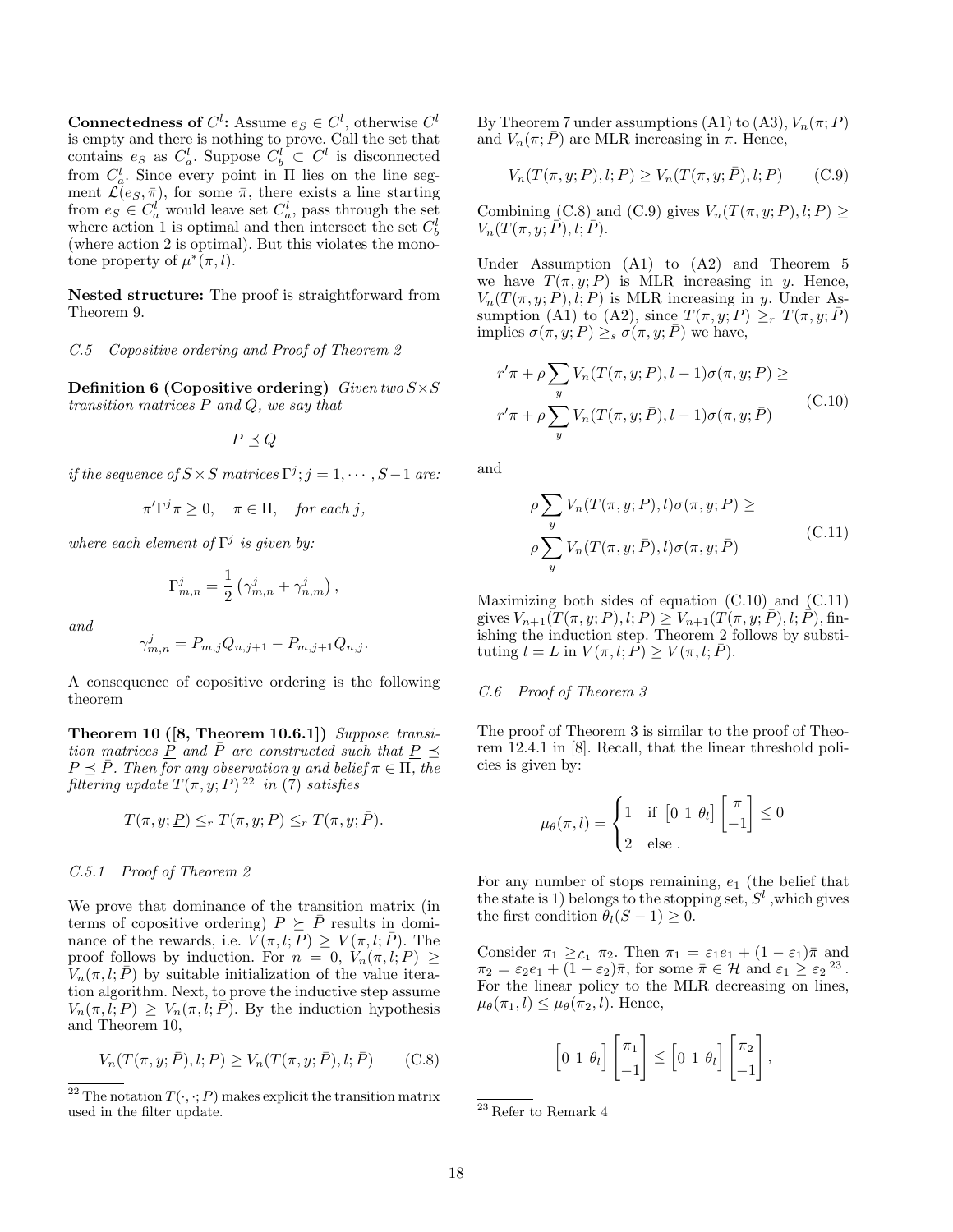$$
\begin{bmatrix} 0 & 1 & \theta_l \end{bmatrix} \begin{bmatrix} \pi_1 - \pi_2 \\ 0 \end{bmatrix} \le 0,
$$

$$
\begin{bmatrix} 0 & 1 & \theta_l \end{bmatrix} \begin{bmatrix} (\varepsilon_1 - \varepsilon_2)e_1 - (\varepsilon_1 - \varepsilon_2)\bar{\pi} \\ 0 \end{bmatrix} \le 0,
$$

 $-(\varepsilon_1 - \varepsilon_2) [\bar{\pi}(2) + \theta_l(1)\bar{\pi}(3) + \cdots + \theta_l(S-2)\bar{\pi}(S)] \leq 0,$ giving the second set of conditions  $\theta_l(i) \geq 0, i \leq S-2$ .

The proof of the second part is similar and hence is omitted.

## C.7 Proof of Theorem 4

For  $l_1 > l_2$ , due to the nested structure in Theorem 1  $S^{l_2} \subset S^{l_1}$ . This implies the following

$$
\mu_{\theta}(l_2, \pi) \geq \mu_{\theta}(l_1, \pi)
$$

$$
\left[0 \quad 1 \quad \theta_{l_2}\right] \begin{bmatrix} \pi \\ -1 \end{bmatrix} \geq \left[0 \quad 1 \quad \theta_{l_1}\right] \begin{bmatrix} \pi \\ -1 \end{bmatrix}
$$

$$
\left[0 \quad 0 \quad \theta_{l_2} - \theta_{l_1}\right] \begin{bmatrix} \pi \\ -1 \end{bmatrix} \geq 0
$$
(C.12)

It is straightforward to check that the conditions in (16) in Theorem 4 satisfy the conditions in (C.12).

#### Appendix D Proof of Propositions

#### D.1 Proof of Proposition 1

The proof follows in two steps. Let  $v = (I - \rho P)r$ .

When  $\rho < 1$ ,  $(I - \rho P)$  is invertible. Hence,  $r = (I (\rho P)^{-1}v = \sum_{k=0}^{\infty} \rho^k P^k v$ . Since the product of TP2 matrices is TP2, each  $P^k$  is TP2. Then, r been decreasing follows from Theorem 9.2.2 in [8].

For  $\rho = 1$ ,  $g = \lim_{\rho \uparrow 1} (1 - \rho)(I - \rho P)^{-1}v$  is the solution of  $(I - P)r = v$ . This limit exists [50, Cor. 8.2.5] and hence, r has decreasing elements.

## D.2 Proof of Proposition 2

The proof follows from the finite stopping time property of the multiple stopping time problem; see Footnote 7. A finite horizon POMDP with a finite state and observation space has a value function that is piecewise linear and convex; see Theorem 7.4.1 in [8]. For  $l = 1$ ,

$$
V(\pi, 1) = \max_{\gamma \in \Gamma} \gamma' \pi,
$$

where  $\Gamma$  is a finite set due to the finite stopping time property. For  $l = 2$ , the dynamic programming equation in (9) can be written as:

$$
V(\pi, 2) = \max \left\{ r' \pi + \max_{\gamma \in \Gamma} \gamma' P' \pi, \rho \sum_{y \in \mathcal{Y}} V(T(\pi, y), 2) \sigma(\pi, y) \right\}.
$$

For each  $\gamma \in \Gamma$ , the stopping set is convex; see the proof of Theorem 12.2.1 in [8]. Hence, the stopping set for  $l = 2$ is a union of convex sets. Similar argument holds for any value of l.

#### Appendix E Finite Horizon Approximation Algorithms

Algorithm 2 details the steps to compute the finite time horizon approximation in (17) for the linear threshold policies. Algorithm 2 takes as input the POMDP parameters, policy (in terms of the parameter  $\theta$ ) and the number of stops. It computes the accumulated reward using the input policy by running a POMDP simulation of at most N time points.

Algorithm 2 Finite Horizon Approximation Algorithm for linear threshold policies

**Require:** Finite time approximation parameter  $N$ , policy parameter  $\theta$ , number of stops L, initial belief  $\pi_0$ , discount factor  $\rho$ , reward vector r.

$$
1: l \leftarrow L, J \leftarrow 0.
$$

2: for iterations  $n = 1, 2, \cdots N$ : do

```
3: while l \neq 0 do
```
4: Obtain observation  $Y_n$  and update belief  $\pi_n$ according to (7).

5: Compute 
$$
a_n \leftarrow \mu_\theta(\pi_n, l)
$$
 according to (15).

6: if 
$$
a_n = 1
$$
 then

7: 
$$
J \leftarrow J + \rho^n \pi_n' r
$$

8: 
$$
l \leftarrow l - 1
$$

 $9:$  end if

10: end while 11: end for

$$
11: end for12: return J
$$

Algorithm 3 summarizes the computation of the finite time horizon approximation with the softmax parametrization of the policy in (23). The key difference of Algorithm 3 with Algorithm 2 is in Steps 5-7. In Steps 5-7 of Algorithm 3 the softmax policy in (23) replaces the linear threshold policies in Step 5 of Algorithm 2.

#### References

[1] T. L. Lai, "On optimal stopping problems in sequential hypothesis testing," Statistica Sinica, vol. 7, no. 1, pp. 33–51, 1997.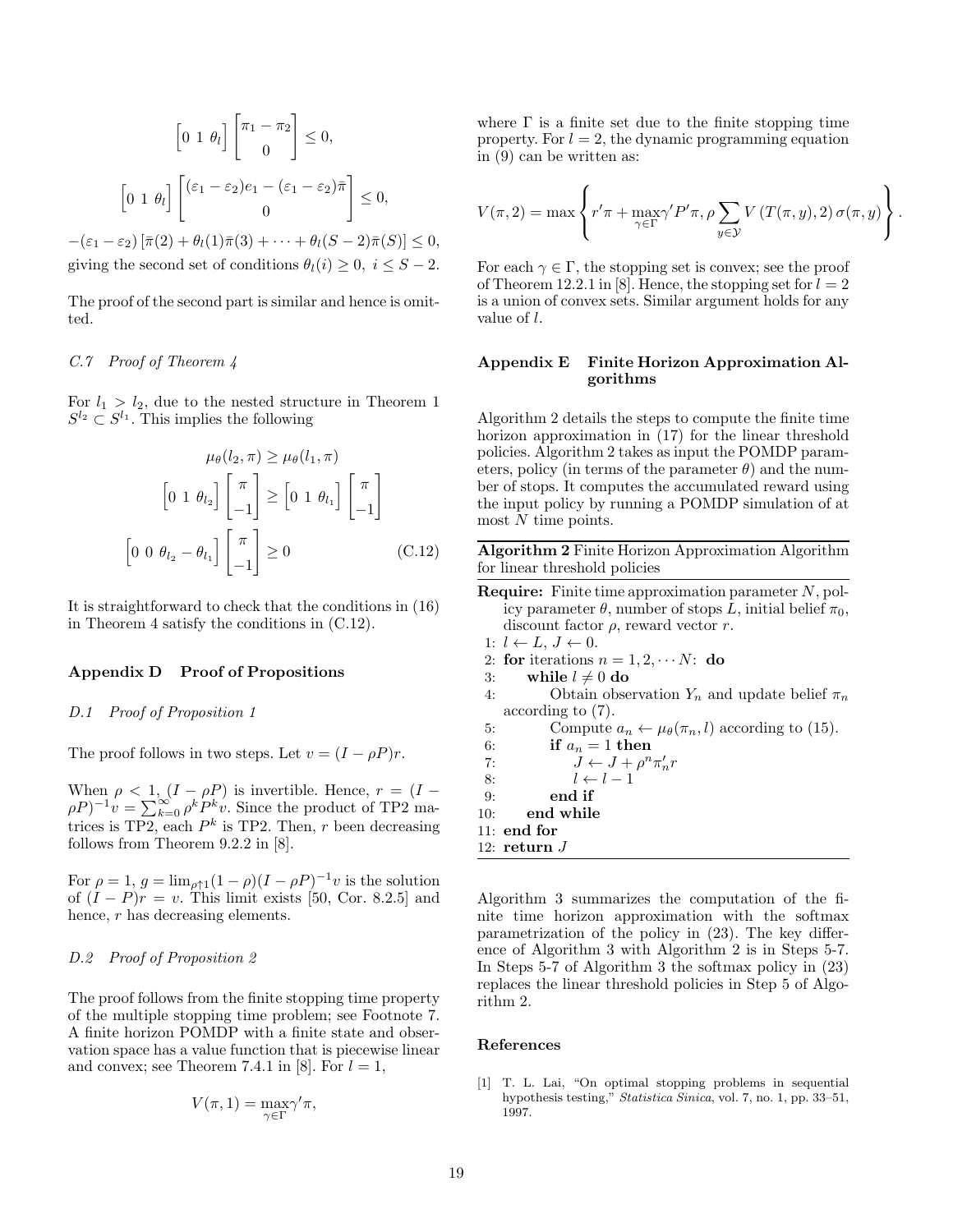Algorithm 3 Finite Horizon Approximation Algorithm: Using softmax parametrization

- Require: Finite time approximation parameter N, policy parameter  $\theta_{l,u}$ , number of stops L, initial belief  $\pi_0$ , discount factor  $\rho$ , reward vector r.
- 1:  $l \leftarrow L, J \leftarrow 0$ .
- 2: for iterations  $n = 1, 2, \cdots N$ : do
- 3: while  $l \neq 0$  do
- 4: Obtain observation  $Y_n$  and update belief  $\pi_n$ according to (7).
- 5: actionprob =  $\left[\exp\left(\left[0 \theta_{l,1}\right]'\pi\right) \exp\left(\left[0 \theta_{l,2}\right]'\pi\right)\right]$ 6: actionprob  $\leftarrow$  actionprob $/\sum$  actionprob 7: Sample  $a_n$  ∼ actionprob 8: if  $a_n = 1$  then
- 9:  $J \leftarrow J + \rho^n \pi'_n r$
- 10:  $l \leftarrow l 1$
- 11: end if
- 12: end while
- 13: end for
- 14:  $return J$
- [2] T. L. Lai, Sequential analysis. Wiley Online Library, 2001.
- [3] J. Rust, "Optimal replacement of gmc bus engines: An empirical model of harold zurcher," Econometrica: Journal of the Econometric Society, pp. 999–1033, 1987.
- [4] G. E. Monahan, "Optimal stopping in a partially observable Markov process with costly information," Operations Research, vol. 28, no. 6, pp. 1319–1334, 1980.
- [5] H. V. Poor and O. Hadjiliadis, *Quickest Detection*. Cambridge University Press, 2008.
- [6] V. Krishnamurthy, "Bayesian sequential detection with phase-distributed change time and nonlinear penalty – A POMDP Lattice programming approach," IEEE Transactions on Information Theory, vol. 57, pp. 7096–7124, Oct 2011.
- [7] V. Krishnamurthy and S. Bhatt, "Sequential Detection of Market Shocks with Risk-Averse CVaR Social Sensors," IEEE Journal of Selected Topics in Signal Processing, vol. 10, pp. 1061–1072, Sept 2016.
- [8] V. Krishnamurthy, Partially Observed Markov Decision Processes. Cambridge University Press, 2016.
- [9] T. Nakai, "The problem of optimal stopping in a partially observable Markov chain," Journal of Optimization Theory and Applications, vol. 45, no. 3, pp. 425–442, 1985.
- [10] S. Bollapragada, M. R. Bussieck, and S. Mallik, "Scheduling commercial videotapes in broadcast television," Oper. Res., vol. 52, pp. 679–689, Oct. 2004.
- [11] D. G. Popescu and P. Crama, "Ad revenue optimization in live broadcasting," Management Science, vol. 62, no. 4, pp. 1145–1164, 2015.
- [12] H. Kang and M. P. McAllister, "Selling you and your clicks: examining the audience commodification of google," Journal for a Global Sustainable Information Society, vol. 9, no. 2, pp. 141–153, 2011.
- [13] R. Kleinberg, "A multiple-choice secretary algorithm with applications to online auctions," in Proceedings of the sixteenth annual ACM-SIAM symposium on Discrete algorithms, pp. 630–631, Society for Industrial and Applied Mathematics, 2005.
- [14] W. Stadje, "An optimal k-stopping problem for the poisson process," in Mathematical Statistics and Probability Theory, pp. 231–244, Springer, 1987.
- [15] M. Nikolaev, "On optimal multiple stopping of Markov sequences," Theory of Probability & Its Applications, vol. 43, no. 2, pp. 298–306, 1999.
- [16] A. Krasnosielska-Kobos, "Multiple-stopping problems with random horizon," Optimization, vol. 64, no. 7, pp. 1625–1645, 2015.
- [17] E. Bayraktar and R. Kravitz, "Quickest detection with discretely controlled observations," Sequential Analysis, vol. 34, no. 1, pp. 77–133, 2015.
- [18] J. Geng, E. Bayraktar, and L. Lai, "Bayesian quickest change-point detection with sampling right constraints," IEEE Transactions on Information Theory, vol. 60, no. 10, pp. 6474–6490, 2014.
- [19] S. H. J. Alexander G. Nikolaev, "Stochastic sequential decision-making with a random number of jobs," Operations Research, vol. 58, no. 4, pp. 1023–1027, 2010.
- [20] S. Savin and C. Terwiesch, "Optimal product launch times in a duopoly: Balancing life-cycle revenues with product cost," Operations Research, vol. 53, no. 1, pp. 26–47, 2005.
- [21] I. Lobel, J. Patel, G. Vulcano, and J. Zhang, "Optimizing product launches in the presence of strategic consumers," Management Science, vol. 62, no. 6, pp. 1778–1799, 2015.
- [22] K. E. Wilson, R. Szechtman, and M. P. Atkinson, "A sequential perspective on searching for static targets," European Journal of Operational Research, vol. 215, no. 1, pp. 218 – 226, 2011.
- [23] R. Carmona and N. Touzi, "Optimal multiple stopping and valuation of swing options," Mathematical Finance, vol. 18, no. 2, pp. 239–268, 2008.
- [24] E. Dahlgren and T. Leung, "An optimal multiple stopping approach to infrastructure investment decisions," Journal of Economic Dynamics and Control, vol. 53, pp. 251–267, 2015.
- [25] D. P. Bertsekas, Dynamic programming and optimal control, vol. 1. Athena Scientific Belmont, MA, 2017.
- [26] C. H. Papadimitriou and J. N. Tsitsiklis, "The complexity of Markov decision processes," Math. Oper. Res., vol. 12, pp. 441–450, Aug 1987.
- [27] A. Müller and D. Stoyan, "Comparison methods for stochastic models and risks. 2002," John Wiley&Sons Ltd., Chichester.
- [28] G. Yin and Q. Zhang, Discrete-time Markov chains: twotime-scale methods and applications, vol. 55. Springer Science & Business Media, 2006.
- [29] G. Piao and J. G. Breslin, "Exploring dynamics and semantics of user interests for user modeling on twitter for link recommendations," in Proceedings of the 12th International Conference on Semantic Systems, pp. 81–88, ACM, 2016.
- [30] V. Krishnamurthy and C. R. Rojas, "Reduced complexity hmm filtering with stochastic dominance bounds: A convex optimization approach," IEEE Transactions on Signal Processing, vol. 62, pp. 6309–6322, Dec 2014.
- [31] G. C. Pflug, Optimization of stochastic models: the interface between simulation and optimization, vol. 373. Springer Science & Business Media, 2012.
- [32] J. C. Spall, Introduction to stochastic search and optimization: estimation, simulation, and control, vol. 65. John Wiley & Sons, 2005.